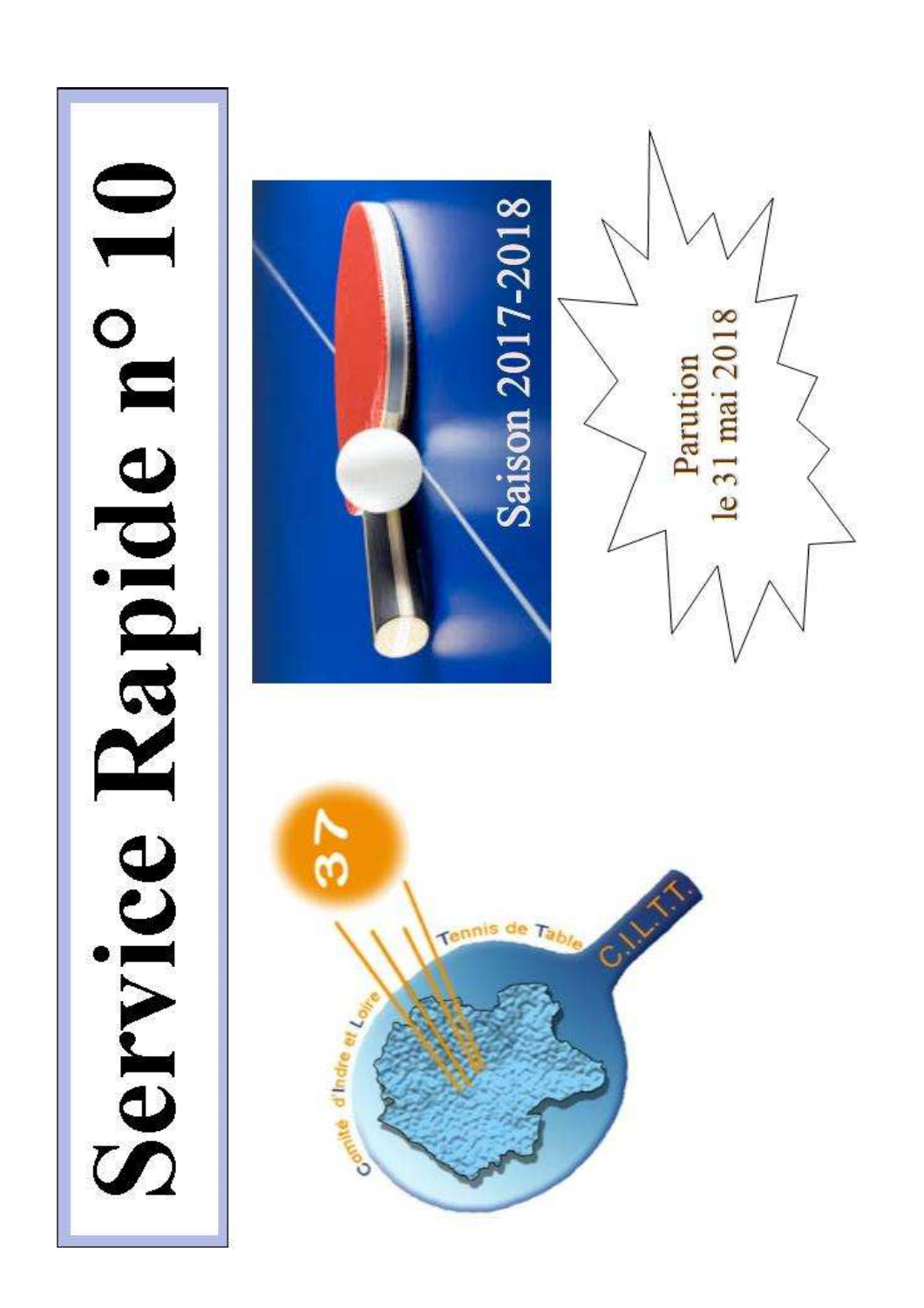## **PRE-REGIONALE**

#### **7ème** journée (2ème phase)

- TT MONT ARTANNES 2 TT JOUE LES TOURS 6 3 1 ES OESIENNE TT 2  $-$  U.S. VERNOU 1 2 1. A.S. LUYNES T.T 2 **- C.P. VEIGNE 1** 3 3 4 11 AS VERETZ TT 2 **AS VERETZ TT 2** 4 R.C. BALLAN 2 4 6
	- -
		-



|   | Rg | Equipe              | PТ |   | ٧              | N              | D              | Р        | F        |
|---|----|---------------------|----|---|----------------|----------------|----------------|----------|----------|
| 1 | 1  | TT MONT ARTANNES 2  | 19 | 7 | 6              | 0              | 1              | 0        | 0        |
| 2 | 2  | A.S. LUYNES T.T 2   | 15 | 7 | 3              | $\overline{2}$ | $\overline{2}$ | $\Omega$ | $\Omega$ |
| 3 | 3  | C.P. VEIGNE 1       | 15 | 7 | 4              | $\Omega$       | 3              | 0        | 0        |
| 8 | 4  | U.S. VERNOU 1       | 14 | 7 | 3              | 1              | 3              | 0        | 0        |
|   | 5  | TT JOUE LES TOURS 6 | 14 | 7 | $\overline{2}$ | 3              | $\overline{2}$ | 0        | $\Omega$ |
|   | 6  | R.C. BALLAN 2       | 13 | 7 | $\overline{2}$ | $\overline{2}$ | 3              | 0        | 0        |
|   | 7  | AS VERETZ TT 2      | 12 | 7 | 1              | 3              | 3              | 0        | $\Omega$ |
|   | 8  | ES OESIENNE TT 2    | 10 |   | 0              | 3              | 4              | 0        | $\Omega$ |

## **DEPARTEMENTALE 1**

#### **POULE A**

### $7$ ème journée (2ème phase)

- TT PARCAY MESLAY 2 A.S.T.T. ESVRES 1 3 RS ST CYR/LOIRE 2 <sup>-</sup> T.T. BENAIS 1 11 7
- TT CHINONAIS 3 ES OESIENNE TT 3 8 10 ST AVERTIN SPORTS TT 3 - ATT LANGEAIS-CINQ MARS 2 3 15
	-
- 

| Rg | Equipe                   | PT | J | v              | N        | D | P | F        |
|----|--------------------------|----|---|----------------|----------|---|---|----------|
|    | ST AVERTIN SPORTS TT 3   | 19 | 7 | 6              | 0        | 1 | O | 0        |
| 2  | <b>RS ST CYR/LOIRE 2</b> | 19 | 7 | 6              | $\Omega$ | 1 | ი | $\Omega$ |
| 3  | A.S.T.T. ESVRES 1        | 15 | 7 | 4              | 0        | 3 | O | $\Omega$ |
| 4  | ATT LANGEAIS-CINQ MARS 2 | 14 | 7 | 3              |          | 3 | O | $\Omega$ |
| 5  | <b>ES OESIENNE TT 3</b>  | 13 | 7 | 3              | 0        | 4 | Ω | 0        |
| 6  | T.T. BENAIS 1            | 12 | 7 | 2              |          | 4 | O | 0        |
|    | TT CHINONAIS 3           | 11 | 7 | $\overline{2}$ | 0        | 5 | 0 | 0        |
| 8  | TT PARCAY MESLAY 2       | 9  | 7 |                | ი        | 6 |   | U        |

#### **POULE B**

- 4S TOURS T.T. 12 RS ST CYR/LOIRE 3 6 12 ES LA VILLE AUX DAMES TT 3 - U.S. GENILLE TT 1 1 13 AS VERETZ TT 3 - P.L. PAUL BERT 1 3 42
- -
	-
- 
- 
- C.E.S. TOURS 1 U.S. CHAMBRAY-LES-TOURS 2 8 1

|   | Rg | Equipe                     | PT | J | ν              | N        | D | Р | F        |
|---|----|----------------------------|----|---|----------------|----------|---|---|----------|
| 2 |    | ES LA VILLE AUX DAMES TT 3 | 21 | 7 |                | 0        | 0 | O | $\Omega$ |
| 5 | 2  | U.S. GENILLE TT 1          | 18 | 7 | 5              |          |   | Ω | $\Omega$ |
| 6 | 3  | AS VERETZ TT 3             | 17 | 7 | 5              | $\Omega$ | 2 | O | $\Omega$ |
| n | 4  | P.L. PAUL BERT 1           | 16 | 7 | 4              |          | 2 | O | $\Omega$ |
|   | 5  | <b>RS ST CYR/LOIRE 3</b>   | 13 | 7 | 3              | $\Omega$ | 4 | O | $\Omega$ |
|   | 6  | U.S. CHAMBRAY-LES-TOURS 2  | 11 | 7 | $\overline{2}$ | $\Omega$ | 5 | O | $\Omega$ |
|   | 7  | C.E.S. TOURS 1             | 9  | 7 |                | O        | 6 | O | $\Omega$ |
|   | 8  | 4S TOURS T.T. 12           | 7  |   |                |          |   |   |          |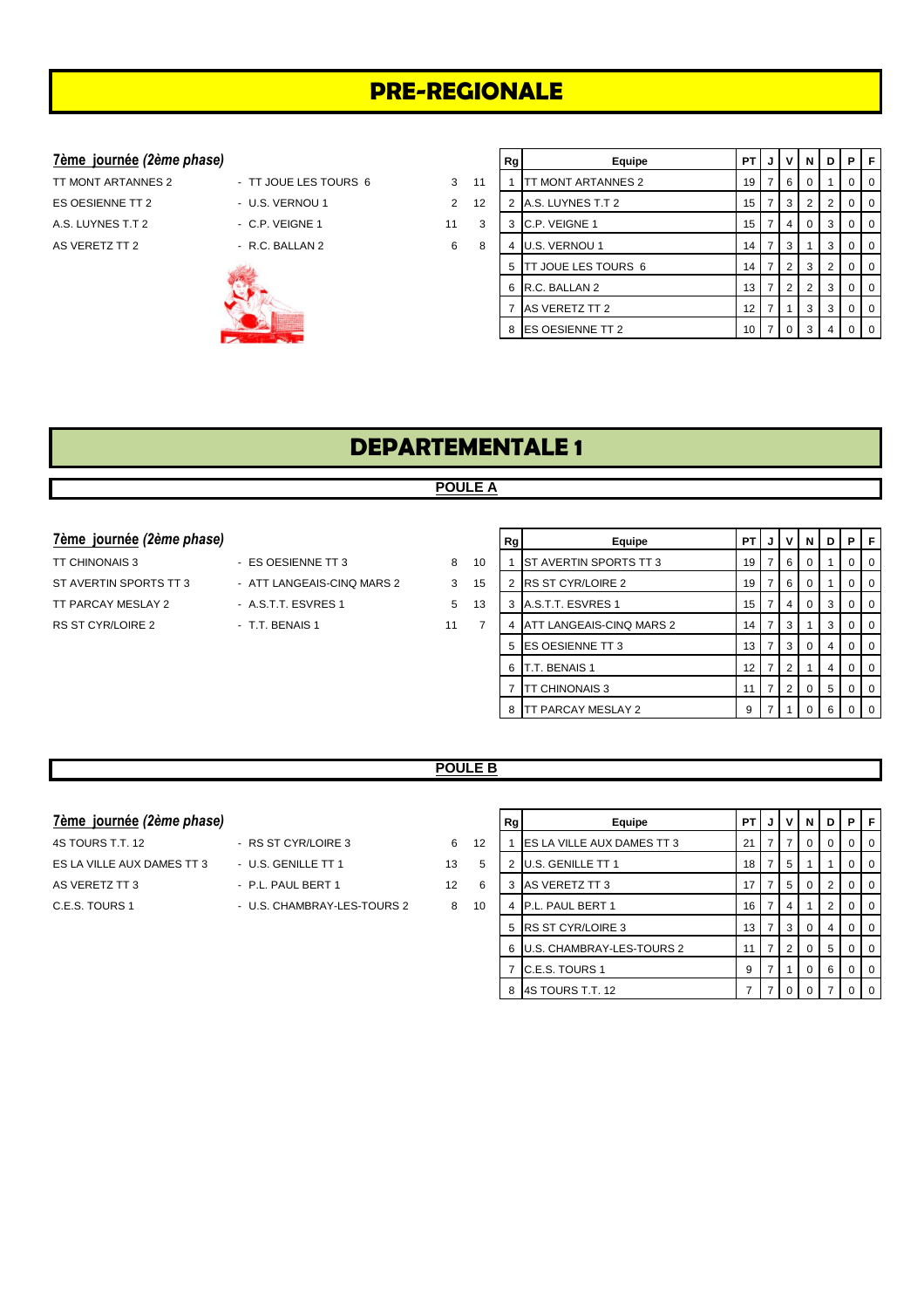#### **POULE A**

#### $7$ ème journée (2ème phase)

- TT JOUE LES TOURS 7 STE MAURE TT 2 40
- PPC MARTINOIS 1 ES OESIENNE TT 4 3 15 15 16 17 17 17 18 17 18 19 19 19 19 19 19 19 10 11 11 12 12 13 10 14 1 TTC du LOCHOIS 2 - C.P. VEIGNE 2 7 1 A.P. ABILLY 1 - A.S. LUYNES T.T 3 4

|                | Equipe<br>Rg |                         | PT | J              | v              | N        | D | Р        | F        |  |
|----------------|--------------|-------------------------|----|----------------|----------------|----------|---|----------|----------|--|
| 5              | 1            | TT JOUE LES TOURS 7     | 20 | 7              | 6              | 1        | 0 | $\Omega$ | O        |  |
| $\overline{1}$ | 2            | <b>ES OESIENNE TT 4</b> | 16 | 7              | 4              | 1        | 2 | 0        | 0        |  |
| 4              | 3            | STE MAURE TT 2          | 16 | $\overline{7}$ | $\overline{4}$ | 1        | 2 | $\Omega$ | $\Omega$ |  |
| 8              | 4            | A.P. ABILLY 1           | 15 | 7              | $\overline{4}$ | $\Omega$ | 3 | 0        | $\Omega$ |  |
|                | 5            | A.S. LUYNES T.T 3       | 14 | 7              | 2              | 3        | 2 | 0        | $\Omega$ |  |
|                | 6            | C.P. VEIGNE 2           | 14 | 7              | 3              | 1        | 3 | $\Omega$ | $\Omega$ |  |
|                | 7            | <b>PPC MARTINOIS 1</b>  | 10 | 7              | 1              | 1        | 5 | $\Omega$ | 0        |  |
|                | 8            | TTC du LOCHOIS 2        | 6  | 7              | $\Omega$       | 0        | 6 | $\Omega$ |          |  |

#### **POULE B**

#### $7$ ème journée (2ème phase)

TT PARCAY MESLAY 3 - STE MAURE TT 1 9

4S TOURS T.T. 13 - TT CORMERY-TRUYES 2 11 TT CHINONAIS 4 - ES LA VILLE AUX DAMES TT 4 13 A.S MONTLOUIS/LOIRE 1 - TT SEMBLANCEEN 1 7 1

|   | Rg | Equipe                     |    | J | v | N | D | Р |   |
|---|----|----------------------------|----|---|---|---|---|---|---|
| 7 | 1  | TT CORMERY-TRUYES 2        | 19 | 7 | 6 | 0 |   | O | ი |
| 5 | 2  | TT SEMBLANCEEN 1           | 16 | 7 | 4 | 1 | 2 | O |   |
| 1 | 3  | 4S TOURS T.T. 13           | 14 | 7 | 3 |   | 3 | O |   |
| 9 | 4  | TT PARCAY MESLAY 3         | 14 | 7 | 3 |   | 3 | O | O |
|   | 5  | ES LA VILLE AUX DAMES TT 4 | 14 | 7 | 3 |   | 3 | 0 |   |
|   | 6  | TT CHINONAIS 4             | 13 | 7 | 3 | 0 | 4 | O |   |
|   | 7  | A.S MONTLOUIS/LOIRE 1      | 11 | 7 | 1 | 2 | 4 | O | ი |
|   | 8  | <b>STE MAURE TT 1</b>      | 11 | 7 |   | 2 | 4 |   |   |

#### **POULE C**

#### $7$ ème journée (2ème phase)

- A.S. FONDETTES 6 ATT LANGEAIS-CINQ MARS 3 4 US RENAUDINE TT 3 - C.S. LA MEMBROLLE TT 2 11 TT JOUE LES TOURS 8 - T.T. BENAIS 2 40
- ES RIDELLOIS TT 1 BEAUJARDIN BCT 2 6
	-
	-
	-

|    | Rg | Equipe                   | PT | J | v              | N        | D | P | F        |
|----|----|--------------------------|----|---|----------------|----------|---|---|----------|
| 12 |    | US RENAUDINE TT 3        | 20 | 7 | 6              |          | 0 | 0 | $\Omega$ |
| 14 | 2  | C.S. LA MEMBROLLE TT 2   | 19 | 7 | 6              | $\Omega$ |   | 0 | $\Omega$ |
|    | 3  | ATT LANGEAIS-CINQ MARS 3 | 17 | 7 | 5              | $\Omega$ | 2 | 0 | $\Omega$ |
| 8  |    | A.S. FONDETTES 6         | 13 | 7 | 3              | $\Omega$ | 4 | 0 | $\Omega$ |
|    | 5  | <b>BEAUJARDIN BCT 2</b>  | 12 | 7 | 3              | $\Omega$ | 3 | 0 |          |
|    | 6  | ES RIDELLOIS TT 1        | 12 | 7 | $\overline{2}$ |          | 4 | 0 | $\Omega$ |
|    | 7  | TT JOUE LES TOURS 8      | 11 | 7 | $\overline{2}$ | $\Omega$ | 5 | 0 | $\Omega$ |
|    | 8  | T.T. BENAIS 2            | 6  |   | 0              | Ω        | 6 |   |          |

#### **POULE D**

| 7ème journée (2ème phase) |                          |    |
|---------------------------|--------------------------|----|
| P.L. PAUL BERT 2          | - A.T.T. AZAY-SUR-CHER 1 | 15 |
| I ADCAVTT 1               | $1.18$ TOHRET T 11       |    |

- 
- LARCAY T.T. 1 4S TOURS T.T. 14 2 11 A.S. FONDETTES 5 TT BLERE V.C. 2 16 T.T. BOUCHARDAIS 1 - A.C. AMBOISE 1 12

|                | Rg | Equipe                 | <b>PT</b> | J | v | N        | D | P | F        |  |
|----------------|----|------------------------|-----------|---|---|----------|---|---|----------|--|
| 3              | 1  | A.S. FONDETTES 5       | 21        | 7 | 7 | 0        | 0 | O | 0        |  |
| 7              | 2  | T.T. BOUCHARDAIS 1     | 17        | 7 | 5 | $\Omega$ | 2 | 0 | 0        |  |
| $\overline{2}$ | 3  | LARCAY T.T. 1          | 15        | 7 | 4 | 0        | 3 | O | 0        |  |
| 6              | 4  | 4S TOURS T.T. 14       | 14        | 7 | 3 | 1        | 3 | 0 | 0        |  |
|                | 5  | A.C. AMBOISE 1         | 13        | 7 | 3 | $\Omega$ | 4 | O | 0        |  |
|                | 6  | TT BLERE V.C. 2        | 13        | 7 | 3 | $\Omega$ | 4 | 0 | 0        |  |
|                | 7  | A.T.T. AZAY-SUR-CHER 1 | 10        | 7 | 1 |          | 5 | O | 0        |  |
|                | 8  | P.L. PAUL BERT 2       | 9         | 7 | 1 | O        | 6 | O | $\Omega$ |  |
|                |    |                        |           |   |   |          |   |   |          |  |

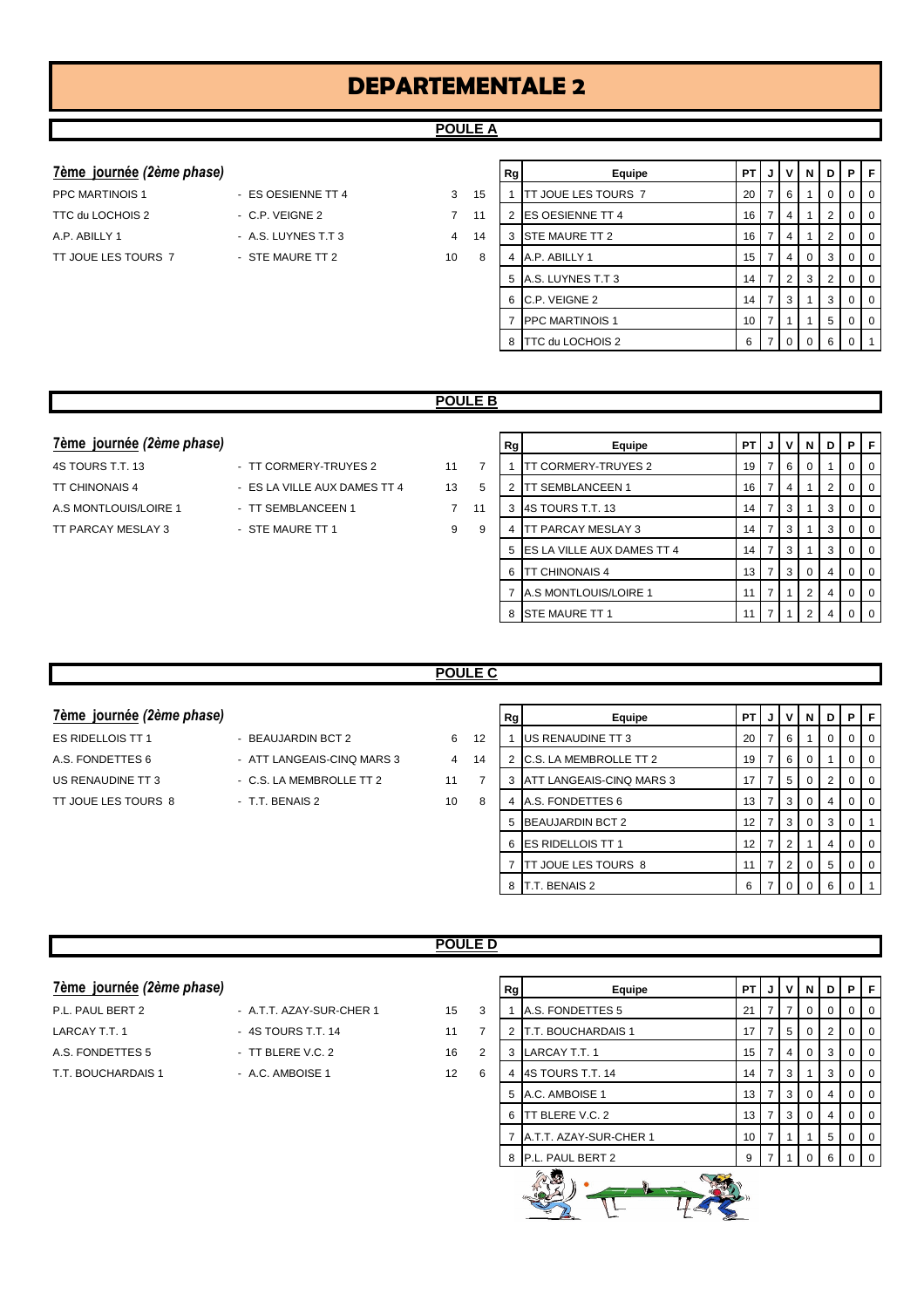#### **POULE A**

- 
- -
- -
- **7ème journée** *(2ème phase)* **Rg Equipe PT J V N D P F** STE CATHERINE DE FIERBOIS 1 - TT PARCAY MESLAY 4 11 7 | 1 | ES RIDELLOIS TT 3 | 17 | 7 | 5 | 0 | 2 | 0 | 0 ATT LANGEAIS-CINQ MARS 5 - A.S.P.T.T. TOURS 1 12 6 2 EP MARIGNY RILLY 1 17 7 5 0 2 0 0 0 EP MARIGNY RILLY 1 - ES RIDELLOIS TT 3 11 7 3 TT STE CATHERINE DE FIERBOIS 1  $\left| 16 \right| 7 \right| 4 \left| 1 \right| 2 \left| 0 \right| 0$ T.T. METTRAY 1 - A.C. AMBOISE 3 9 9 4 T.T. METTRAY 1 15 7 3 2 2 0 0 5 ATT LANGEAIS-CINQ MARS 5 13 7 2 3 0 0 6 TT PARCAY MESLAY 4 13 7 2 2 3 0 0 7 A.S.P.T.T. TOURS 1 12 7 2 1 4 0 0 8 A.C. AMBOISE 3 9 7 0

#### **POULE B**

#### $7$ ème journée (2ème phase)

TT CHINONAIS 5 - US LA RICHE TT 2 4 1 U.S. CHAMBRAY-LES-TOURS 3 - C.S. LA MEMBROLLE TT 4 5 1 US RENAUDINE TT 6  $\overline{S}$  ST AVERTIN SPORTS TT 4 3 42 RS ST CYR/LOIRE 5 - A.S MONTLOUIS/LOIRE 2 15

|   | Rg | Equipe                        | PT | J | ν              | N        | D | Р | F |
|---|----|-------------------------------|----|---|----------------|----------|---|---|---|
| 4 |    | US RENAUDINE TT 6             | 19 | 7 | 6              | $\Omega$ |   | O |   |
| 3 | 2  | <b>RS ST CYR/LOIRE 5</b>      | 18 | 7 | 5              |          |   | Ω | 0 |
| 6 | 3  | <b>ST AVERTIN SPORTS TT 4</b> | 17 | 7 | 5              | $\Omega$ | 2 | O | 0 |
| 3 | 4  | US LA RICHE TT 2              | 16 | 7 | 4              |          | 2 | O | 0 |
|   | 5  | C.S. LA MEMBROLLE TT 4        | 14 | 7 | 3              |          | 3 | O | 0 |
|   | 6  | U.S. CHAMBRAY-LES-TOURS 3     | 11 | 7 | $\overline{2}$ | $\Omega$ | 5 | O | 0 |
|   | 7  | A.S MONTLOUIS/LOIRE 2         | 9  | 7 | 1              | $\Omega$ | 6 | O | 0 |
|   | 8  | TT CHINONAIS 5                | 8  | 7 | 0              |          | 6 | O |   |

#### **POULE C**

#### **7ème** journée (2ème phase)

- AS SAVONNIERES TT 1 T.T. BOUCHARDAIS 2 17 ATT LANGEAIS-CINQ MARS 4 - US RENAUDINE TT 7 16 2 16 TT MONTS ARTANNES 5 - AS VERETZ TT 5 11
- 

| 7ème journée (2ème phase) |                      |    |   | Rg | Equipe                   | <b>PT</b>       |    | JIVINI       | D.           | PF             |  |
|---------------------------|----------------------|----|---|----|--------------------------|-----------------|----|--------------|--------------|----------------|--|
| AS SAVONNIERES TT 1       | - T.T. BOUCHARDAIS 2 | 17 |   |    | ATT LANGEAIS-CINQ MARS 4 | 20              | -6 |              | 0            | $0$   $0$      |  |
| ATT LANGEAIS-CINQ MARS 4  | - US RENAUDINE TT 7  | 16 | 2 |    | 2 TT MONTS ARTANNES 5    | 17 I            | -5 | 0            | $\mathbf{2}$ | $0$   $0$      |  |
| ST MICHEL T.T. 1          | - R.C. BALLAN 3      | 11 |   |    | 3 AS SAVONNIERES TT 1    | 15 <sup>1</sup> | 4  | $\mathbf{0}$ | 3            | $01$ 0         |  |
| TT MONTS ARTANNES 5       | - AS VERETZ TT 5     | 11 |   |    | 4 AS VERETZ TT 5         | 15 I            | -3 |              |              | $01$ 0         |  |
|                           |                      |    |   |    | 5 ST MICHEL T.T. 1       | 14 I            | -3 |              | 3            | $0$   $0$      |  |
|                           |                      |    |   |    | 6 R.C. BALLAN 3          | 12 <sub>1</sub> |    |              |              | $0$   $0$      |  |
|                           |                      |    |   |    | US RENAUDINE TT 7        | 10 <sup>1</sup> |    |              | 5            | $01$ 0         |  |
|                           |                      |    |   |    | 8 T.T. BOUCHARDAIS 2     | 9               |    | $\mathbf{0}$ | 6            | 0 <sub>0</sub> |  |

#### **POULE D**

|  |  | 7ème journée (2ème phase) |  |  |
|--|--|---------------------------|--|--|
|--|--|---------------------------|--|--|

- TT SEMBLANCEEN 2 A.S. FONDETTES 7 11
- C.S. LA MEMBROLLE T.T 3 US LA RICHE TT 3 13 TT CASTELVALERIE 1 - ST AVERTIN SPORTS TT 6 3 2 15 US RENAUDINE TT 5 - U.S. VERNOU 2 17
	-

| 7ème j <u>ournée</u> (2è <i>me phase)</i> |                          |    |   | Rg | Equipe                         | PT I            |                | JIV   | <b>N</b> | D              | <b>P</b> F     |                |
|-------------------------------------------|--------------------------|----|---|----|--------------------------------|-----------------|----------------|-------|----------|----------------|----------------|----------------|
| C.S. LA MEMBROLLE T.T 3                   | - US LA RICHE TT 3       | 13 | 5 |    | <b>TT CASTELVALERIE 1</b>      | 21              |                |       |          |                |                | $01$ 0         |
| TT CASTELVALERIE 1                        | - ST AVERTIN SPORTS TT 6 | 15 | 3 |    | US RENAUDINE TT 5              | 15 <sub>1</sub> |                | 4     | 0        | 3              | $\overline{0}$ | $\overline{0}$ |
| US RENAUDINE TT 5                         | - U.S. VERNOU 2          | 17 |   |    | A.S. FONDETTES 7               | 15 I            | 7.             | 4     | $\Omega$ | 3              |                | $01$ 0         |
| TT SEMBLANCEEN 2                          | - A.S. FONDETTES 7       | 11 |   | 4  | TT SEMBLANCEEN 2               | 14              | $\overline{7}$ | 3     |          | 3              |                | $01$ 0         |
|                                           |                          |    |   | 5  | <b>C.S. LA MEMBROLLE T.T 3</b> | 14              | $\overline{7}$ | -3    |          | 3              |                | $01$ 0         |
|                                           |                          |    |   |    | 6 U.S. VERNOU 2                | 13 <sup>1</sup> | 7 <sup>1</sup> | l 3 l |          | $\overline{4}$ |                | $01$ 0         |
|                                           |                          |    |   |    | <b>IST AVERTIN SPORTS TT 6</b> | 11              | <b>7</b>       | l 2 l | $\Omega$ | 5              |                | 0 <sub>0</sub> |
|                                           |                          |    |   | 8  | US LA RICHE TT 3               | 9               |                |       |          | 6              |                | $01$ 0         |

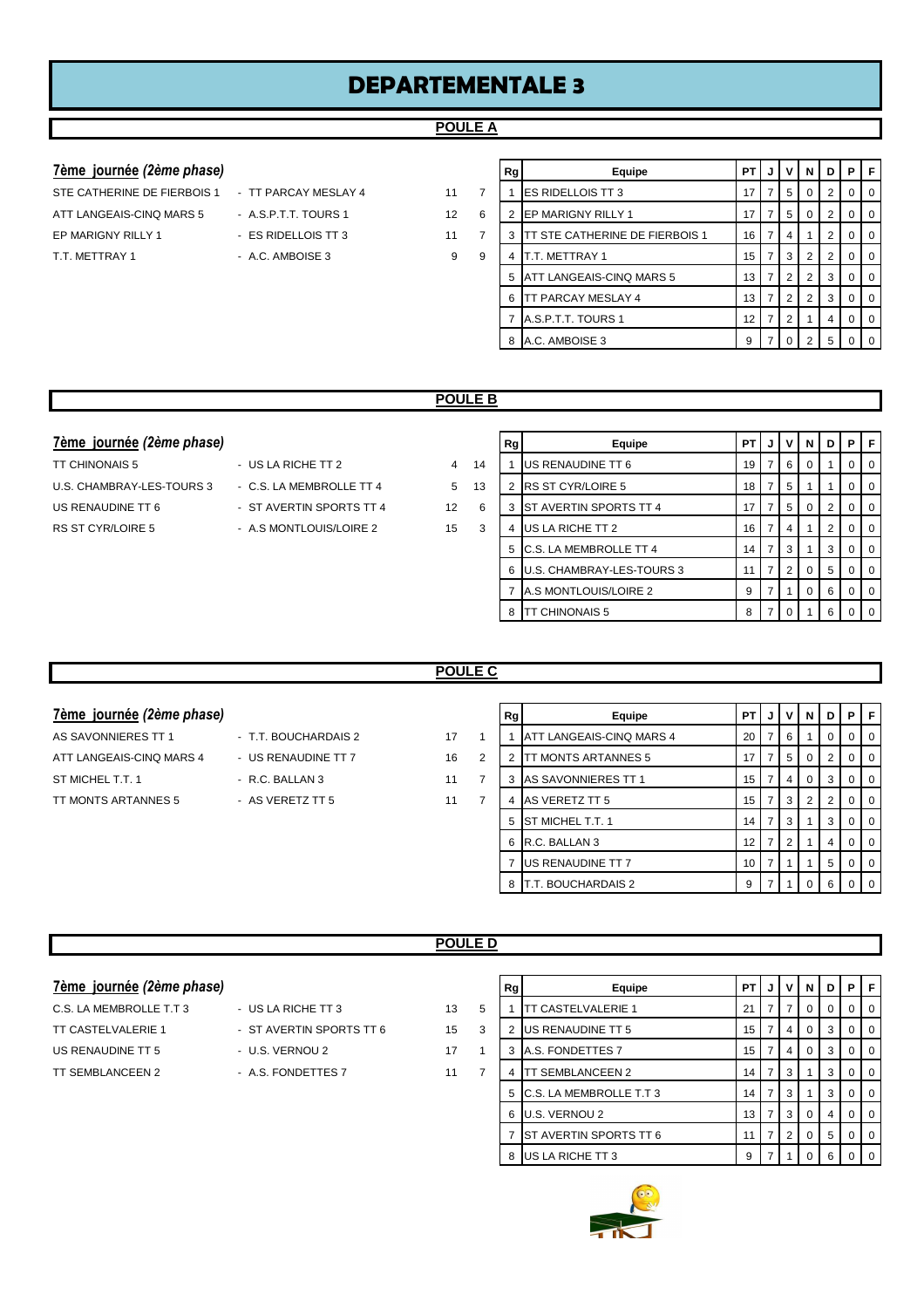### $7$ ème journée (2ème phase)

- U.S. VERNOU 4 **DEALLY ASSESSED AS A US LA RICHE TT 1** 8 A.S. FONDETTES 8 - TT ST GENOUPH 4 13 U.S. CHAMBRAY-LES-TOURS 5 - BEAUJARDIN BCT 3 4 TT JOUE LES TOURS 9 - US RENAUDINE TT 4 3
- 

|    | Rg | Equipe                    | PT | J | ٧              | N        | D        | Р        | F        |
|----|----|---------------------------|----|---|----------------|----------|----------|----------|----------|
| 10 |    | US LA RICHE TT 1          | 21 | 7 | 7              | $\Omega$ | $\Omega$ | $\Omega$ | $\Omega$ |
| -5 | 2  | US RENAUDINE TT 4         | 19 | 7 | 6              | $\Omega$ | 1        | $\Omega$ | $\Omega$ |
| 14 | 3  | <b>BEAUJARDIN BCT 3</b>   | 15 | 7 | $\overline{4}$ | $\Omega$ | 3        | $\Omega$ | $\Omega$ |
| 10 | 4  | TT ST GENOUPH 4           | 15 | 7 | $\overline{4}$ | $\Omega$ | 3        | 0        | $\Omega$ |
|    | 5  | A.S. FONDETTES 8          | 15 | 7 | $\overline{4}$ | $\Omega$ | 3        | 0        | $\Omega$ |
|    | 6  | TT JOUE LES TOURS 9       | 11 | 7 | $\overline{2}$ | $\Omega$ | 5        | 0        | $\Omega$ |
|    | 7  | U.S. VERNOU 4             | 9  | 7 | 1              | $\Omega$ | 6        | 0        | 0        |
|    | 8  | U.S. CHAMBRAY-LES-TOURS 5 | 7  | 7 | $\Omega$       | $\Omega$ | 7        | 0        | $\Omega$ |
|    |    |                           |    |   |                |          |          |          |          |

#### **POULE F**

#### $7$ ème journée (2ème phase)

- 4S TOURS T.T. 15 C.E.S. TOURS 2 7 1 U.S. GENILLE TT 2 - A.P. ST SENOCH 1 11 ST AVERTIN SPORTS TT 5 - A.S. LUYNES T.T 4 3 4 3 A.P. ST AVERTIN SPORTS TT 5 TT MONTS ARTANNES 4 - A.C. AMBOISE 2 11
	-

| Rg | Equipe                 | PT | J | v | N        | D | Р        | F        |
|----|------------------------|----|---|---|----------|---|----------|----------|
|    | ST AVERTIN SPORTS TT 5 | 20 | 7 | 6 | 1        | O | 0        | 0        |
| 2  | C.E.S. TOURS 2         | 19 | 7 | 6 | $\Omega$ |   | 0        | 0        |
| 3  | A.P. ST SENOCH 1       | 16 | 7 | 4 | 1        | 2 | $\Omega$ | 0        |
| 4  | 4S TOURS T.T. 15       | 15 | 7 | 4 | $\Omega$ | 3 | $\Omega$ | 0        |
| 5  | U.S. GENILLE TT 2      | 13 | 7 | 3 | $\Omega$ | 4 | $\Omega$ | 0        |
| 6  | A.C. AMBOISE 2         | 11 | 7 | 2 | $\Omega$ | 5 | $\Omega$ | 0        |
| 7  | TT MONTS ARTANNES 4    | 11 | 7 | 2 | $\Omega$ | 5 | $\Omega$ | 0        |
| 8  | A.S. LUYNES T.T 4      | 7  | 7 | O | $\Omega$ |   | ∩        | $\Omega$ |

#### **POULE G**

#### $7\text{ème}$  journée (2ème phase)

- 
- P.L. PAUL BERT 3 A.T.T. AZAY-SUR-CHER 2 9 9 A.P. ST SENOCH 2 - ES RIDELLOIS TT 2 F 18
- ASTT SORIGNY 1 A.S.T.T. ESVRES 2 6 12
- ES OESIENNE TT 5 AS VERETZ TT 4 9 9

|                |                |                          | PT |   | v              |          |                |          | F        |
|----------------|----------------|--------------------------|----|---|----------------|----------|----------------|----------|----------|
|                | Rg             | Equipe                   |    |   |                | N        | D              | Р        |          |
| Ę              |                | <b>ES RIDELLOIS TT 2</b> | 21 | 7 | 7              | 0        | O              | $\Omega$ | $\Omega$ |
| 3              | 2              | A.S.T.T. ESVRES 2        | 19 | 7 | 6              | $\Omega$ |                | O        | 0        |
| $\overline{2}$ | 3              | <b>ASTT SORIGNY 1</b>    | 17 | 7 | 5              | $\Omega$ | $\overline{2}$ | $\Omega$ | 0        |
| Ę              | $\overline{4}$ | <b>ES OESIENNE TT 5</b>  | 13 | 7 | $\overline{2}$ | 2        | 3              | $\Omega$ | 0        |
|                | 5              | A.T.T. AZAY-SUR-CHER 2   | 13 | 7 | 2              | 2        | 3              | $\Omega$ | $\Omega$ |
|                | 6              | P.L. PAUL BERT 3         | 12 | 7 | $\overline{2}$ |          | 4              | O        | $\Omega$ |
|                |                | AS VERETZ TT 4           | 10 | 7 |                |          | 5              | O        | 0        |
|                | 8              | A.P. ST SENOCH 2         | 5  |   |                |          | 5              | O        | 2        |

#### **POULE H**

- LARCAY T.T. 2  **RS ST CYR/LOIRE 4** 13 5 ES LA VILLE AUX DAMES TT 5 - U.S. CHAMBRAY-LES-TOURS 4 13 5 T.T. BENAIS 3 - U.S. VERNOU 3 5 13 TT MONTS ARTANNES 3 - A.T.T.ST ANTOINE DU ROCHER 1 6 12
	-
	- -

|                | Rg | Equipe                       | PТ | J | ν              | N        | D | Р        | F        |
|----------------|----|------------------------------|----|---|----------------|----------|---|----------|----------|
| 5              |    | U.S. VERNOU 3                | 19 | 7 | 5              | 2        | 0 | 0        | 0        |
| 5              | 2  | A.T.T.ST ANTOINE DU ROCHER 1 | 16 | 7 | 4              | 1        | 2 | $\Omega$ | $\Omega$ |
| 3              | 3  | ES LA VILLE AUX DAMES TT 5   | 15 | 7 | 4              | 1        |   | 0        |          |
| $\overline{2}$ | 4  | U.S. CHAMBRAY-LES-TOURS 4    | 15 | 7 | 3              | 2        | 2 | 0        | $\Omega$ |
|                | 5  | TT MONTS ARTANNES 3          | 13 | 7 | $\overline{2}$ | 2        | 3 | 0        | $\Omega$ |
|                | 6  | LARCAY T.T. 2                | 11 | 7 | 2              | $\Omega$ | 5 | 0        | $\Omega$ |
|                | 7  | T.T. BENAIS 3                | 11 | 7 | 2              | $\Omega$ | 5 | 0        | $\Omega$ |
|                | 8  | <b>RS ST CYR/LOIRE 4</b>     | 10 |   |                | 2        | 3 |          |          |

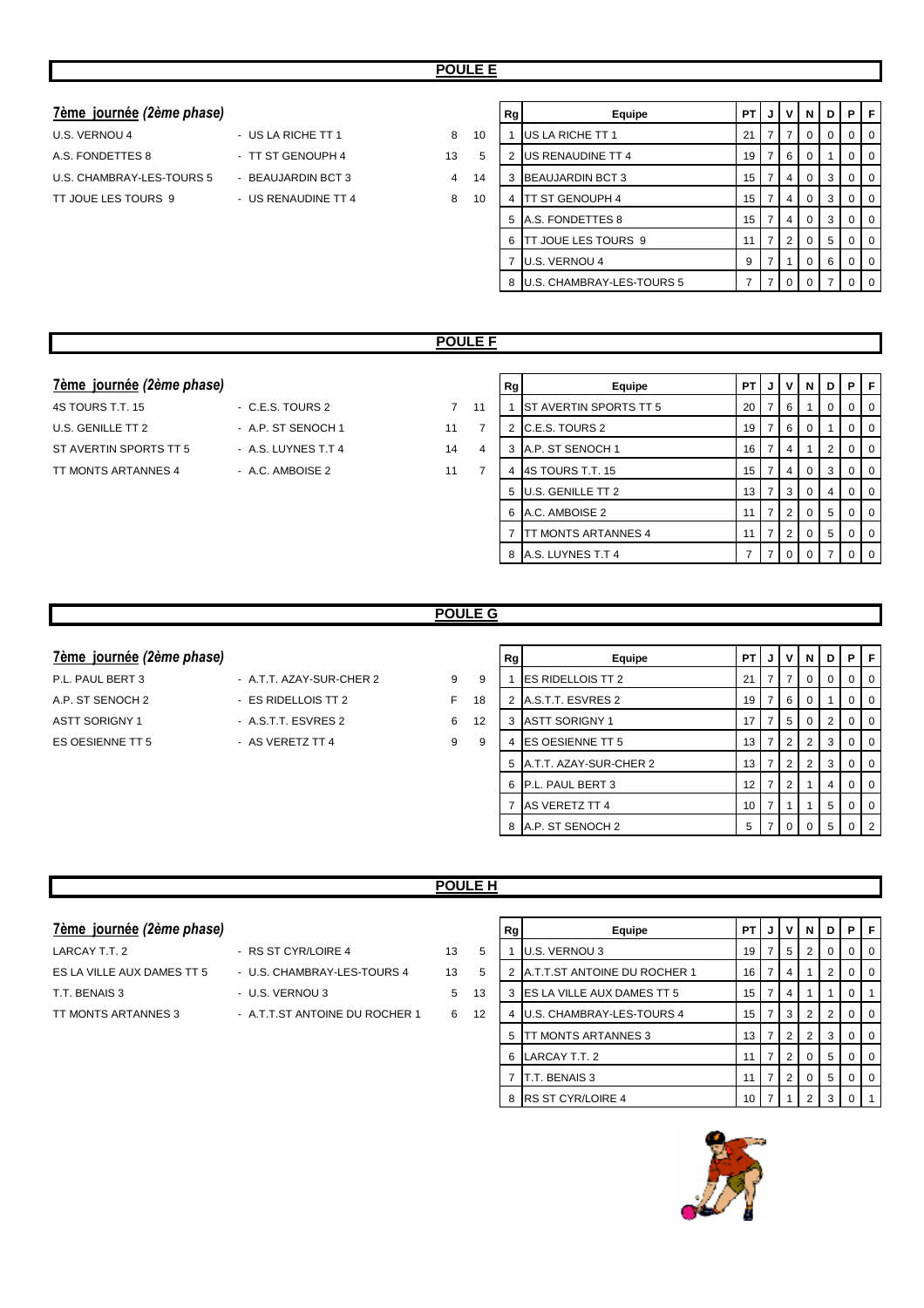#### **POULE A**

- 
- 
- **7ème journée** (2ème phase) **Rg Rg** Equipe PT J V N D STE CATHERINE DE FIERBOIS 2 - AS VERETZ TT 6 3 7 1 TT JOUE LES TOURS 11 21 7 7 0 0 0 0 TT MONTS ARTANNES 6 - C.P. VEIGNE 3 4 6 2 C.P. VEIGNE 3 19 7 6 0 1 0 0 0 STE MAURE TT 3  $\begin{array}{ccc} \text{S} \text{I} \text{S} & \text{S} \text{I} \text{S} & \text{S} \text{I} \text{S} & \text{S} \text{I} \text{S} & \text{S} \text{I} \text{S} & \text{S} \text{I} \text{S} & \text{S} \text{I} \text{S} & \text{S} \text{I} \text{S} & \text{S} \text{I} \text{S} & \text{S} \text{I} \text{S} & \text{S} \text{I} \text{S} & \text{S} \text{I} \text{S} & \text{S} \$ TT JOUE LES TOURS 11 - A.P. ABILLY 3 10 F 4 TT MONTS ARTANNES 6 13 7 3 1 2 0 5 AS VERETZ TT 6 12 7 2 1 4 0 0 6 A.P. ABILLY 3 12 7 3 0 3 0 1 7 P.L. PAUL BERT 4 9 7 1 0 6 0 0 8 TT STE CATHERINE DE FIERBOIS 2  $777000770$

#### **POULE B**

- **7ème** journée (2ème phase)
- ST AVERTIN SPORTS TT 8 STE MAURE TT 4 9 TTC du LOCHOIS 3 - A.S.P.T.T. TOURS 2 4 A.C. AMBOISE 6 **A.S.T.T. ESVRES 3**
- 

| 7ème journée (2ème phase) |                      |   |   | Rg | Equipe                        | <b>PT</b>       | J | V            | N.           | D. | PF             |
|---------------------------|----------------------|---|---|----|-------------------------------|-----------------|---|--------------|--------------|----|----------------|
| ST AVERTIN SPORTS TT 8    | - STE MAURE TT 4     | 9 |   |    | <b>ST AVERTIN SPORTS TT 8</b> | -21             |   |              | 0            | 0  | 0 <sub>0</sub> |
| TTC du LOCHOIS 3          | - A.S.P.T.T. TOURS 2 | 4 | 6 |    | A.S.P.T.T. TOURS 2            |                 |   | 5            | 0            |    | 0 <sub>0</sub> |
| A.C. AMBOISE 6            | - A.S.T.T. ESVRES 3  | 5 | 5 | 3  | A.S.T.T. ESVRES 3             |                 |   | 4            | 2            |    | $0$   $0$      |
| AS VERETZ TT 7            | $-$ A.P. ABILLY 2    | 4 | 6 |    | 4 A.C. AMBOISE 6              | 14 I            |   | $^{\circ}$ 2 | 3            |    | 0 <sub>0</sub> |
|                           |                      |   |   |    | 5 STE MAURE TT 4              | 13 <sup>1</sup> |   | 2            | 2            | 3  | $01$ 0         |
|                           |                      |   |   |    | 6 A.P. ABILLY 2               | 13 I            |   | 3            | $\mathbf{0}$ | 4  | $01$ 0         |
|                           |                      |   |   |    | 7 AS VERETZ TT 7              | 10 <sup>1</sup> |   |              |              | 5  | 0 <sub>0</sub> |
|                           |                      |   |   |    | 8 TTC du LOCHOIS 3            | 5 <sup>1</sup>  |   |              |              | 5  | $0$   2        |
|                           |                      |   |   |    |                               |                 |   |              |              |    |                |

#### **POULE C**

#### **7ème** journée (2ème phase)

- U.S. VERNOU 5 RS ST CYR/LOIRE 6 10 F TT CASTELVALERIE 2 - A.S.T.T. ESVRES 4 3 7 A.T.T.ST ANTOINE DU ROCHER 3 - TT SEMBLANCEEN 3 3 7 ES OESIENNE TT 6 - ASTT CHEMILLE/DEME 1 0 10
- 

|    | Rg | Equipe                       | PТ |   | ν              | N | D | Р            | F        |
|----|----|------------------------------|----|---|----------------|---|---|--------------|----------|
| ÷. |    | <b>ASTT CHEMILLE/DEME 1</b>  | 21 | 7 | 7              | 0 | O | $\Omega$     | $\Omega$ |
|    | 2  | A.S.T.T. ESVRES 4            | 19 | 7 | 6              | 0 |   | 0            | $\Omega$ |
|    | 3  | <b>RS ST CYR/LOIRE 6</b>     | 14 | 7 | 4              | 0 | 2 | $\Omega$     |          |
|    | 4  | U.S. VERNOU 5                | 13 | 7 | 3              | 0 | 4 | $\Omega$     | $\Omega$ |
|    | 5  | TT SEMBLANCEEN 3             | 12 | 7 | 2              | 1 | 4 | 0            | $\Omega$ |
|    | 6  | A.T.T.ST ANTOINE DU ROCHER 3 | 12 | 7 | $\overline{2}$ | 1 | 4 | 0            | 0        |
|    | 7  | <b>ES OESIENNE TT 6</b>      | 12 | 7 | 2              | 1 | 4 | 0            | 0        |
|    | 8  | TT CASTELVALERIE 2           | 8  |   | O              |   | 6 | $\mathbf{I}$ | 0        |

#### **POULE D**

|  |  | 7ème journée (2ème phase |  |  |
|--|--|--------------------------|--|--|
|--|--|--------------------------|--|--|

- Exempt T.T. METTRAY 3 A.P. ST SENOCH 3 - ES VILLE AUX DAMES TT 6 3 7 A.S MONTLOUIS/LOIRE 3 - PPC MARTINOIS 2 6 4 TT JOUE LES TOURS 12 - ST AVERTIN SPORTS TT 7 0 10
- -
	- -

| <u>7ème journée</u> (2ème phase) |                           |   | Rg | Equipe | PTIJI                             |                 | VIN   |                 | D | PF |        |                |
|----------------------------------|---------------------------|---|----|--------|-----------------------------------|-----------------|-------|-----------------|---|----|--------|----------------|
| Exempt                           | - T.T. METTRAY 3          |   |    |        | <b>ST AVERTIN SPORTS TT 7</b>     | 16 <sub>1</sub> | - 6 I | 4               | 2 | 0  |        | 00             |
| A.P. ST SENOCH 3                 | - ES VILLE AUX DAMES TT 6 | 3 |    |        | A.S MONTLOUIS/LOIRE 3             | $16$ 6          |       | 4               | 2 | 0  |        | $01$ 0         |
| A.S MONTLOUIS/LOIRE 3            | - PPC MARTINOIS 2         | 6 | 4  |        | 3 <b>IES VILLE AUX DAMES TT 6</b> | $13$ 6 $3$      |       |                 |   | 2  |        | $01$ 0         |
| TT JOUE LES TOURS 12             | - ST AVERTIN SPORTS TT 7  | 0 | 10 |        | T.T. METTRAY 3                    | 13 I            | 6     | - 3             |   | 2  |        | $\overline{0}$ |
|                                  |                           |   |    | 5      | <b>PPC MARTINOIS 2</b>            | 12 <sub>1</sub> | 6     | $\vert 2 \vert$ | 2 | 2  |        | 0   0          |
|                                  |                           |   |    |        | 6 A.P. ST SENOCH 3                | 8               | 61    |                 | 0 | 5  | $01$ 0 |                |
|                                  |                           |   |    |        | TT JOUE LES TOURS 12              | 6               | 61    |                 |   | 6  |        | 0 0            |
|                                  |                           |   |    |        |                                   |                 |       |                 |   |    |        |                |



- 
-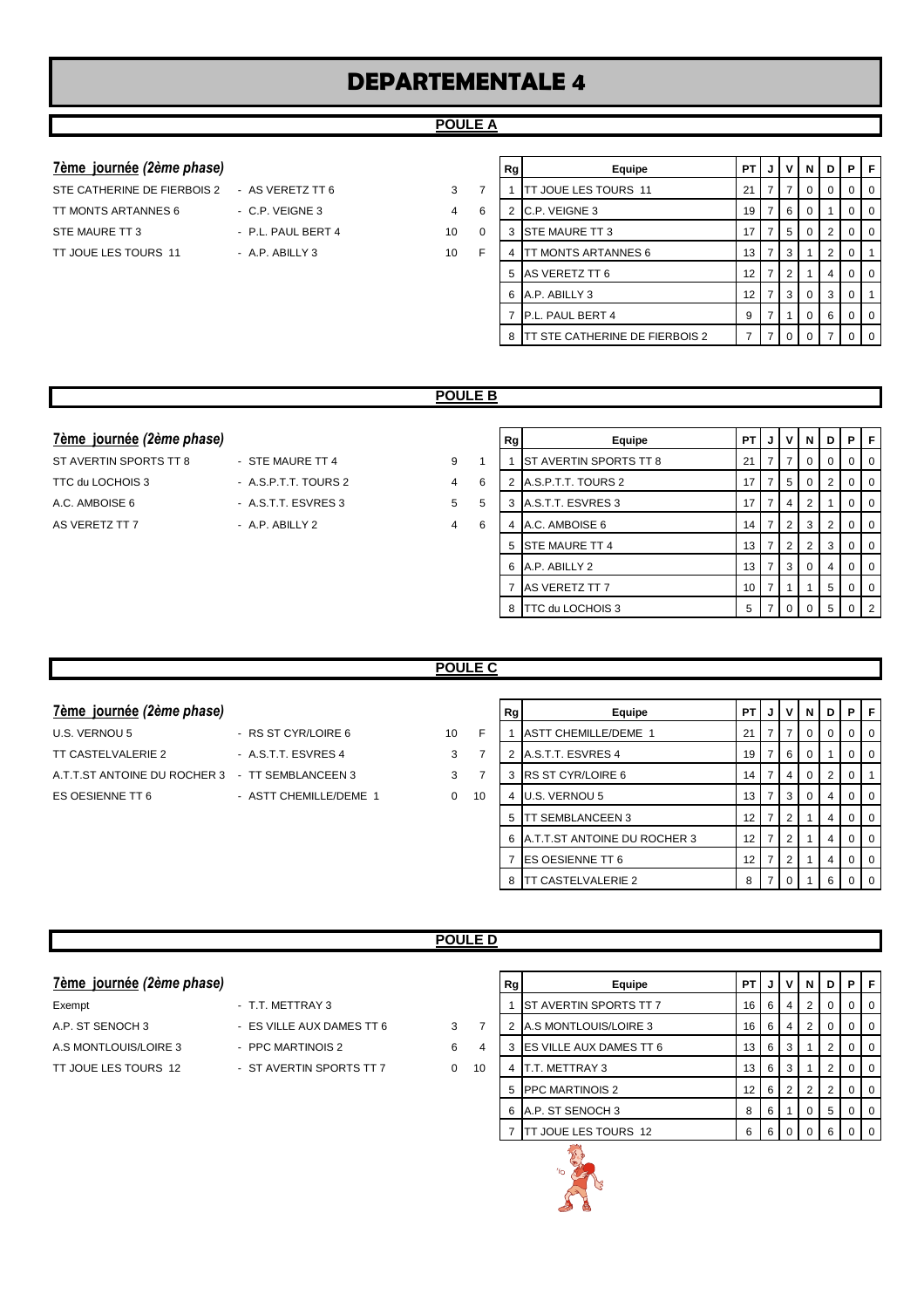### $7$ ème journée (2ème phase)

- A.S. LUYNES T.T 5 **FALUX 10 1 LANGEAIS-CINC MARS 6 10 11 LANGEA** F LANGEAIS-CINQ MARS 6 **A.S. FONDETTES 9** 3 A.T.T.ST ANTOINE DU ROCHER 2 - TT PARCAY MESLAY 5 3 Exempt - ASTT CHEMILLE/DEME 2
	-

|    | Rg             | Equipe                       | PТ | J. | v              | N        | D        | Р        | F        |
|----|----------------|------------------------------|----|----|----------------|----------|----------|----------|----------|
| 10 |                | LANGEAIS-CINQ MARS 6         | 18 | 6  | 6              | $\Omega$ | $\Omega$ | $\Omega$ | 0        |
|    | $\overline{2}$ | TT PARCAY MESLAY 5           | 14 | 6  | $\overline{4}$ | $\Omega$ | 2        | $\Omega$ | $\Omega$ |
| 7  | 3              | T.T. METTRAY 2               | 13 | 6  | 3              | 1        | 2        | $\Omega$ | $\Omega$ |
|    | 4              | A.S. LUYNES T.T 5            | 13 | 6  | 4              | $\Omega$ | 1        | $\Omega$ | 1        |
|    | 5              | A.T.T.ST ANTOINE DU ROCHER 2 | 9  | 6  | 1              | 1        | 4        | 0        | 0        |
|    | 6              | <b>ASTT CHEMILLE/DEME 2</b>  | 9  | 6  | 1              | 1        | 4        | $\Omega$ | $\Omega$ |
|    |                | A.S. FONDETTES 9             |    | 6  | 0              | 1        | 5        | $\Omega$ | $\Omega$ |
|    |                |                              |    |    |                |          |          |          |          |

#### **POULE F**

#### $7$ ème journée (2ème phase)

- ES RIDELLOIS TT 4 ES VILLE AUX DAMES TT 7 3 ST MICHEL T.T. 2 - ST AVERTIN SPORTS TT 9 6 4 3 U.S.E. AVOINE-BEAUMONT 2 16 7 4 1 2 0 0 T.T. BOUCHARDAIS 4 - U.S.E. AVOINE-BEAUMONT 2 5
- BEAUJARDIN BCT 4 TT CHINONAIS 6 9 1 1 ES VILLE AUX DAMES TT 7 21 7 7 0 0 0 0
	-
	-

|   | Rg | Equipe                   | PТ | J | ν | N        | D        | Р | F |
|---|----|--------------------------|----|---|---|----------|----------|---|---|
| 1 |    | ES VILLE AUX DAMES TT 7  | 21 | 7 | 7 | $\Omega$ | $\Omega$ | 0 | O |
| 7 | 2  | <b>BEAUJARDIN BCT 4</b>  | 17 | 7 | 5 | $\Omega$ | 2        | O | O |
| 4 | 3  | U.S.E. AVOINE-BEAUMONT 2 | 16 | 7 | 4 | 1        | 2        | 0 | ი |
| 5 | 4  | TT CHINONAIS 6           | 14 | 7 | 3 | 1        | 3        | O | 0 |
|   | 5  | T.T. BOUCHARDAIS 4       | 13 | 7 | 2 | 2        | 3        | 0 | 0 |
|   | 6  | ST MICHEL T.T. 2         | 11 | 7 | 2 | $\Omega$ | 5        | O | 0 |
|   | 7  | ST AVERTIN SPORTS TT 9   | 10 | 7 | 1 | 1        | 5        | O | 0 |
|   | 8  | <b>ES RIDELLOIS TT 4</b> | 10 | 7 |   |          | 5        |   |   |

### **POULE G**

#### $7$ ème journée (2ème phase)

- TT BLERE V.C. 3 TT PARCAY MESLAY 6 8 2
- 
- 
- U.S. VERNOU 6  **U.S. CHAMBRAY-LES-TOURS 6** 5 2 5
	-
- A.C. AMBOISE 5 LARCAY T.T. 4 9 1
- RS ST CYR/LOIRE 7 US RENAUDINE TT 8 10 0

| Rg | Equipe                    | PТ | J | ν | N | D | Р | F |
|----|---------------------------|----|---|---|---|---|---|---|
| 1  | TT BLERE V.C. 3           | 21 | 7 | 7 | O | O | O | 0 |
| 2  | <b>RS ST CYR/LOIRE 7</b>  | 19 | 7 | 6 | 0 |   | O | 0 |
| 3  | A.C. AMBOISE 5            | 16 | 7 | 4 |   | 2 | 0 | 0 |
| 4  | U.S. VERNOU 6             | 13 | 7 |   | 4 | 2 | 0 | 0 |
| 5  | LARCAY T.T. 4             | 12 | 7 | 2 |   | 4 | 0 | 0 |
| 6  | U.S. CHAMBRAY-LES-TOURS 6 | 11 | 7 | 1 | 2 | 4 | 0 | 0 |
| 7  | TT PARCAY MESLAY 6        | 11 | 7 | 1 | 2 | 4 | 0 | 0 |
| 8  | US RENAUDINE TT 8         | 9  |   |   |   | 6 |   |   |

#### **POULE H**

- TT PARCAY MESLAY 7 US LA RICHE TT 4 9 TT MONTS ARTANNES 7 - T.T. BOUCHARDAIS 3 1 A.C. AMBOISE 4 TT CORMERY-TRUYES 3
	-
	-
- TT JOUE LES TOURS 10 A.T.T. AZAY-SUR-CHER 4 4

| F<br>Р               |
|----------------------|
| $\Omega$<br>0        |
| $\Omega$<br>0        |
| $\Omega$<br>0        |
| $\Omega$<br>$\Omega$ |
| $\Omega$<br>$\Omega$ |
| $\Omega$<br>$\Omega$ |
| 0<br>$\Omega$        |
| 0<br>0               |
|                      |

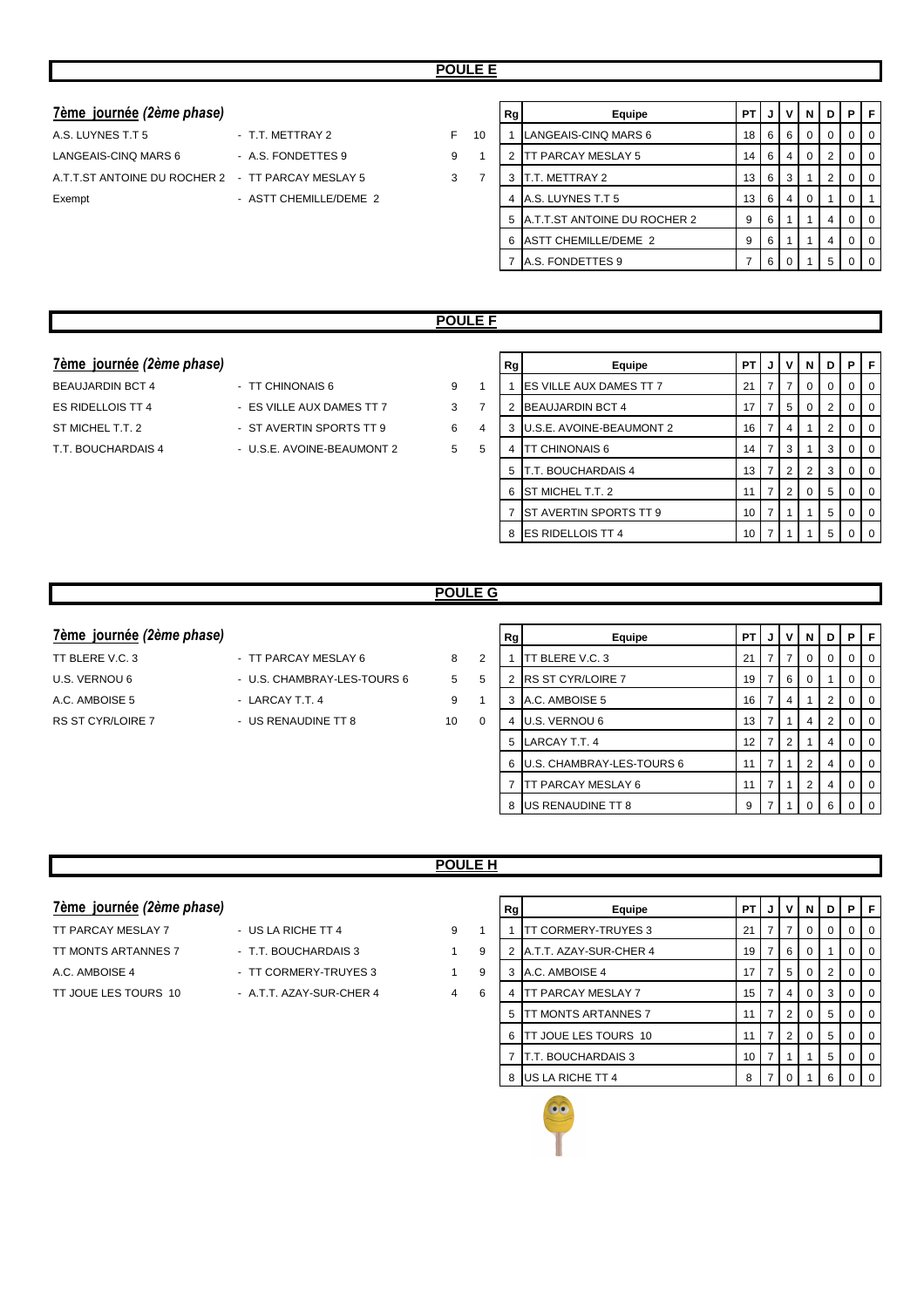#### **POULE I**

#### $7$ ème journée (2ème phase)

- 
- ES AMBILLOU 1 **ES AMBILLOU 1** F.T.T BOUCHARDAIS 5 10 C.E.S. TOURS 3 - 4S TOURS T.T. 16 0 1 ASTT SORIGNY 2 - LARCAY T.T. 3 0 1 STE MAURE TT 5 - A.T.T. AZAY-SUR-CHER 3 7



|    | Rg | Equipe                   | РT | J | ٧              | N        | D        | Р | F        |
|----|----|--------------------------|----|---|----------------|----------|----------|---|----------|
| F  |    | ES AMBILLOU 1            | 20 | 7 | 6              | 1        | $\Omega$ | 0 | $\Omega$ |
| 10 | 2  | 4S TOURS T.T. 16         | 20 | 7 | 6              | 1        | $\Omega$ | 0 | 0        |
| 10 | 3  | LARCAY T.T. 3            | 15 | 7 | 4              | 0        | 3        | 0 | 0        |
| 3  | 4  | <b>ASTT SORIGNY 2</b>    | 15 | 7 | 4              | 0        | 3        | 0 | 0        |
|    | 5  | <b>T.T BOUCHARDAIS 5</b> | 12 | 7 | 3              | 0        | 3        | 0 | 1        |
|    | 6  | STE MAURE TT 5           | 11 | 7 | $\overline{2}$ | 0        | 5        | 0 | 0        |
|    | 7  | C.E.S. TOURS 3           | 11 | 7 | $\overline{2}$ | 0        | 5        | 0 | 0        |
|    | 8  | A.T.T. AZAY-SUR-CHER 3   | ⇁  | 7 | $\Omega$       | $\Omega$ | 7        | 0 | $\Omega$ |

## **DEPARTEMENTALE 1600**

**POULE A**

## $7$ ème journée (2ème phase)

- ST AVERTIN SPORTS TT 10 US LA RICHE TT 5 9 1 LANGEAIS-CINQ MARS 7 - C.P. VEIGNE 4 3 7 ES OESIENNE TT 7 - PPC MARTINOIS 3 3 7
- -
	-
	-

| 7ème journée (2ème phase) |                    |   | Rg | Equipe                          | PT I               |            | JIV | <b>N</b> | D | PIF |                         |
|---------------------------|--------------------|---|----|---------------------------------|--------------------|------------|-----|----------|---|-----|-------------------------|
| ST AVERTIN SPORTS TT 10   | - US LA RICHE TT 5 | 9 |    | <b>PPC MARTINOIS 3</b>          | $15 \mid 5 \mid 5$ |            |     |          |   |     | $\mathsf{I} \mathsf{0}$ |
| LANGEAIS-CINQ MARS 7      | $-$ C.P. VEIGNE 4  |   |    | <b>ES OESIENNE TT 7</b>         | 12 <sub>1</sub>    | 5 3        |     |          |   |     | - 0                     |
| ES OESIENNE TT 7          | - PPC MARTINOIS 3  | 3 |    | <b>IST AVERTIN SPORTS TT 10</b> | 10 I               | 512        |     |          |   |     | l O                     |
| Exempt                    | - Exempt           |   |    | 4 C.P. VEIGNE 4                 | 10 I               | $5 \mid 2$ |     |          |   |     | ıο                      |
|                           |                    |   |    | 5 US LA RICHE TT 5              |                    |            |     |          |   |     |                         |
|                           |                    |   |    | LANGEAIS-CINQ MARS 7            | 6                  | 5 I        |     |          |   |     |                         |

#### **POULE B**

#### $7$ ème journée (2ème phase)

- AS SAVONNIERES 2 PPC MARTINOIS 4 6 4 T.T. BOUCHARDAIS 6 - LANGEAIS-CINQ MARS 8 9 1
	-

| 7ème journée (2ème phase) |                        |   |   | Rg | Equipe                 | PT.             |                | JIVI | N | D | PF             |                |
|---------------------------|------------------------|---|---|----|------------------------|-----------------|----------------|------|---|---|----------------|----------------|
| AS SAVONNIERES 2          | - PPC MARTINOIS 4      | 6 | 4 |    | R.C. BALLAN 4          | 15              |                | 55   |   |   | 0 <sub>0</sub> |                |
| T.T. BOUCHARDAIS 6        | - LANGEAIS-CINQ MARS 8 | 9 |   |    | AS SAVONNIERES 2       | 13 <sup>1</sup> | 5 <sup>1</sup> | 4    |   |   |                | $\overline{0}$ |
| LARCAY T.T. 5             | - R.C. BALLAN 4        | ົ | 8 |    | <b>PPC MARTINOIS 4</b> | 10 <sub>1</sub> | 5 <sup>5</sup> |      |   |   |                | $\overline{0}$ |
| Exempt                    | - Exempt               |   |   |    | 4 LARCAY T.T. 5        | 10 <sup>1</sup> | 512            |      |   |   | $01$ 0         |                |
|                           |                        |   |   |    | 5 T.T. BOUCHARDAIS 6   |                 | 5              |      |   | 3 | $\Omega$       |                |
|                           |                        |   |   |    | 6 LANGEAIS-CINQ MARS 8 | 5               | 5 <sub>1</sub> | 10 I |   |   |                | $\overline{0}$ |

## **DEPARTEMENTALE 1 FEMININE**

- 
- 
- BEAUJARDIN BCT 1 TT PARCAY MESLAY 1 10 0
- TT PARCAY MESLAY 2 ES VILLE AUX DAMES TT 1 0 10
- ST AVERTIN SPORTS TT 2 LANGEAIS-CINQ MARS 1 5 5

|  |  | $\overline{a}$ |  |
|--|--|----------------|--|
|  |  |                |  |
|  |  |                |  |
|  |  |                |  |
|  |  |                |  |
|  |  |                |  |

| 7ème journée (2ème phase) |                           |    |    | Rg | Equipe                            | <b>PT</b> |   |    | N | D | PIFI             |
|---------------------------|---------------------------|----|----|----|-----------------------------------|-----------|---|----|---|---|------------------|
| Exempt                    | - Exempt                  |    |    |    | BEAUJARDIN BCT 1                  | 15        | 5 | -5 |   |   | $\overline{101}$ |
| BEAUJARDIN BCT 1          | - TT PARCAY MESLAY 1      | 10 |    |    | <b>LANGEAIS-CINQ MARS 1</b>       |           |   |    |   |   | $\overline{0}$   |
| TT PARCAY MESLAY 2        | - ES VILLE AUX DAMES TT 1 | 0  | 10 |    | 3 <b>IES VILLE AUX DAMES TT 1</b> |           |   |    |   |   | $\overline{0}$   |
| ST AVERTIN SPORTS TT 2    | - LANGEAIS-CINQ MARS 1    | 5. |    |    | 4 IST AVERTIN SPORTS TT 2         | 9         |   |    |   |   | $\overline{101}$ |
|                           |                           |    |    |    | <b>PARCAY MESLAY 1</b>            | 8         |   |    |   |   | $\overline{0}$   |
|                           |                           |    |    |    | <b>F PARCAY MESLAY 2</b>          | 5         |   |    |   |   | $\overline{101}$ |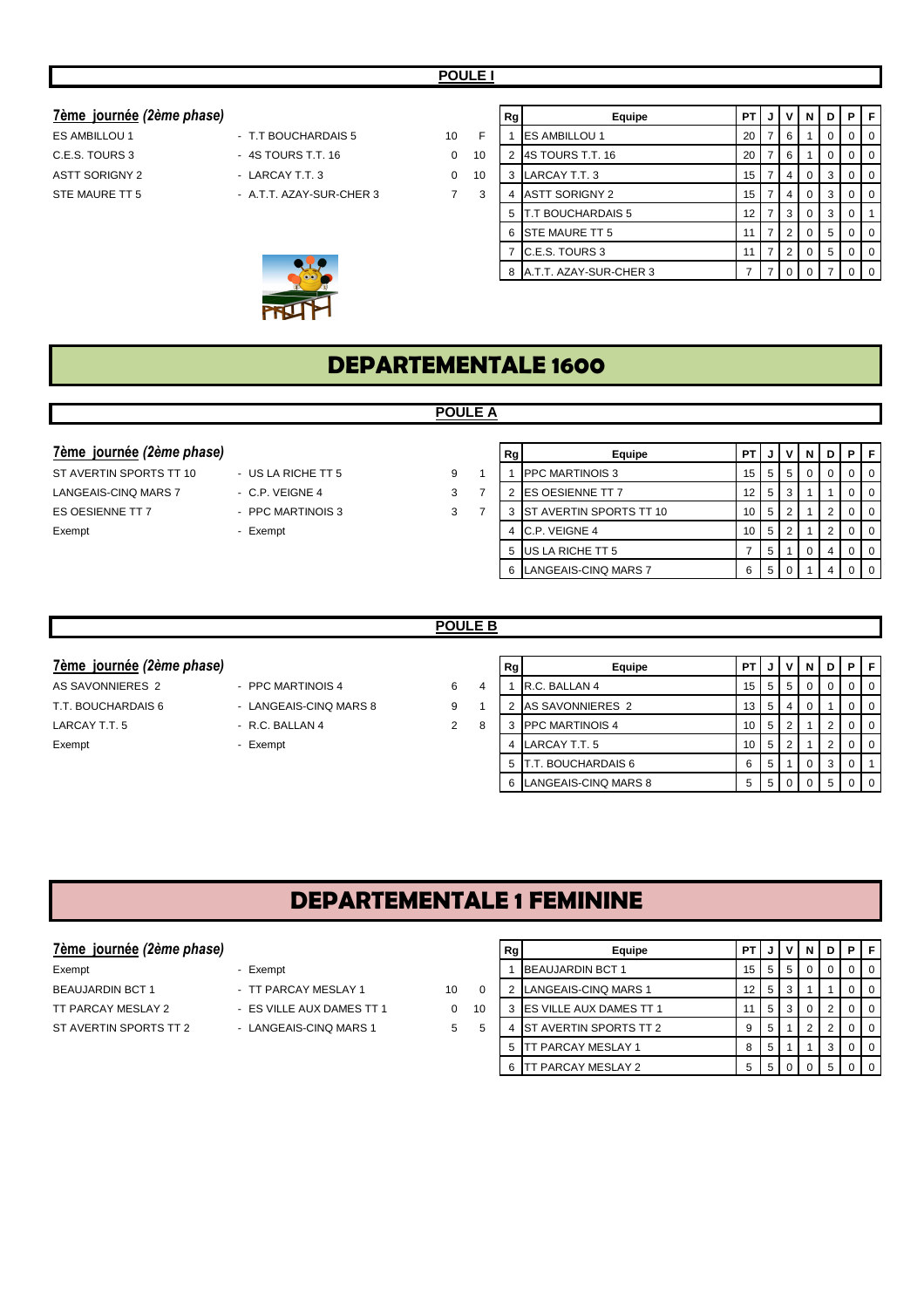# Pénalités financières

(d'après Règlement des Championnats par Equipes)

#### **N° Club, Equipe, Poule, Licence, Clt, Points (5,00€)**

*N° Licence erroné :* 

7è journée (2ème phase) : 0102 AC Amboise 1 - 0439 ES Ville aux Dames 6 - 0464 TT Parçay-Meslay 5

**Equipe Incomplète (5,00€)**

7è journée (2ème phase) : 0002 4S Tours TT 14 - 0033 US Chambray 3 - 0024 US Renaudine 4 - 0132 TT Chinon 9 - 0004 CEST 3 **Forfait (10,00€)**

3è journée (3è phase Jeunes) : 0167 US La Riche 1 - 0709 TT Semblancéen 1 - 0596 ATT Langeais CM 1 - 0001 RS St-Cyr 3 0464 - TT Parçay Meslay 1 - 6è journée (2ème phase) : 0690 AP St-Senoch 2

7è journée (2ème phase) : 0690 AP St Senoch 2 - 0681 AS Luynes 5 - 0583 AP Abilly 3- 0001 RS St-Cyr 6 - 0615 TT Bouchardais 5 1è j Titres et Barrages : 0349 TT Monts Artannes 5 - 0442 ATT Azay/Cher 2 - 0349 TT Monts Artannes 3 - 0024 US Renaudine 7 0146 AS Montlouis 1 - 2e j Titres et Barrages : 00146 AS Montlouis 3

## **DEPARTEMENTALE 1 VETERANS**

**Poule A**

|                        |                     | <b>FULLE A</b> |    |                         |    |                |                |   |                |   |                |
|------------------------|---------------------|----------------|----|-------------------------|----|----------------|----------------|---|----------------|---|----------------|
| 10ème journée          |                     |                |    |                         |    |                |                |   |                |   |                |
| C.S. LA MEMBROLLE TT 2 | - RS ST CYR/LOIRE 1 | 16<br>14       | Rg | Equipe                  | PT |                | v              | N | D              | P | F              |
| Exempt                 | - BEAUJARDIN BCT 1  |                |    | C.S. LA MEMBROLLE TT 2  | 20 | 8              | 6              | 0 | 2              |   | 0              |
| EP MARIGNY RILLY 1     | - TT SEMBLANCEEN 1  | 11<br>19       |    | 2 RS ST CYR/LOIRE 1     | 20 | 8              | 5              | 2 |                | 0 | 0              |
| $\sim$ $\sim$          |                     |                |    | 3 BEAUJARDIN BCT 1      | 17 | 8              | 4              |   | 3              | 0 |                |
| 00                     |                     |                | 4  | <b>TT SEMBLANCEEN 1</b> | 14 | 8              | 3              | 0 | 5              | 0 | $\mathbf 0$    |
|                        |                     |                |    | 5 EP MARIGNY RILLY 1    | 8  | 8 <sup>1</sup> | $\mathbf 0$    |   | 6              | 0 |                |
|                        |                     |                |    |                         |    |                |                |   |                |   |                |
|                        |                     | <b>Poule B</b> |    |                         |    |                |                |   |                |   |                |
| 10ème journée          |                     |                |    |                         |    |                |                |   |                |   |                |
| C.S LA MEMBROLLE TT 1  | - US RENAUDINE TT 1 | 20<br>10       | Rg | Equipe                  | PT |                | v              | N | D              | P | F              |
| Exempt                 | - ES OESIENNE TT 1  |                |    | <b>ES OESIENNE TT 1</b> | 23 | 8              | $\overline{ }$ |   | 0              | 0 | $\mathbf 0$    |
| T.T. BOUCHARDAIS 1     | - C.P. VEIGNE 1     | 16<br>14       |    | 2 US RENAUDINE TT 1     | 20 | 8              | 6              | 0 | $\overline{2}$ | 0 | $\overline{0}$ |
|                        |                     |                |    | 3 C.S LA MEMBROLLE TT 1 | 17 | 8              | $\overline{4}$ |   | 3              | 0 | $\Omega$       |
|                        |                     |                |    | 4 C.P. VEIGNE 1         | 10 | 8              |                | 0 |                | 0 | $\mathbf 0$    |
|                        |                     |                |    |                         |    |                |                |   |                |   |                |

## **CORPORATIF**

#### **DEPARTEMENTALE 1**

#### **9ème journée**

AS BANQUE POPULAIRE VF 1 - Exempt Exempt - A.S.C. B.N.P. TOURS 1 AS BANQUE POPULAIRE VF 2 - AS BANQUE POPULAIRE VF 1 4 Exempt - Exempt A.S.C. B.N.P. TOURS 1 - PRAXI 1 10 F

- PRAXI 1  **AS BANQUE POPULAIRE VF 2** 17 and 17 1 1 and 17 1 2 17 1 1 1 1 1  $\overline{a}$  9
	- -

| AS BANQUE POPULAIRE VF 1 | - Exempt                   |  | Rg | Equipe                          | PT  |  |  |  |
|--------------------------|----------------------------|--|----|---------------------------------|-----|--|--|--|
| PRAXI 1                  | - AS BANQUE POPULAIRE VF 2 |  |    | <b>AS BANQUE POPULAIRE VF 1</b> |     |  |  |  |
| Exempt                   | - A.S.C. B.N.P. TOURS 1    |  |    | 2 A.S.C. B.N.P. TOURS 1         | 12. |  |  |  |
| 10ème journée            |                            |  |    | <b>PRAXI1</b>                   |     |  |  |  |
| AS BANQUE POPULAIRE VF 2 | - AS BANQUE POPULAIRE VF 1 |  |    | AS BANQUE POPULAIRE VF 2        |     |  |  |  |

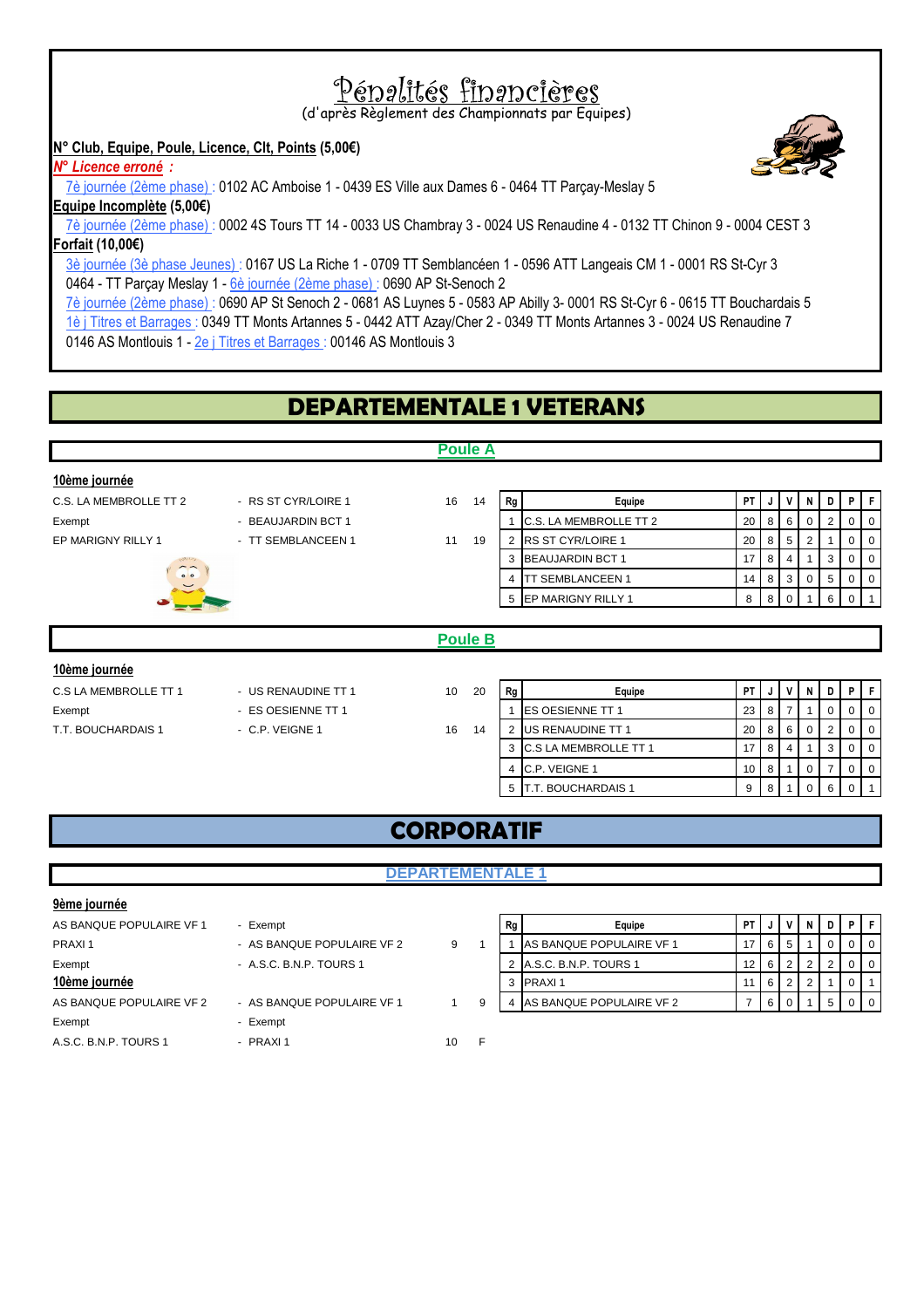#### **9ème journée**

| KAMI <sub>1</sub>     | - Exempt              |   |   |
|-----------------------|-----------------------|---|---|
| ASC CHEMINEAU 1       | - A.S.P.T.T. TOURS 1  | 8 | 2 |
| <b>ICAR SYSTEMS 1</b> | - CAISSE EPARGNE LC 1 | 4 | 6 |
| 10ème journée         |                       |   |   |
| A.S.P.T.T. TOURS 1    | - KAMI 1              |   | 2 |
| Exempt                | - ICAR SYSTEMS 1      |   |   |
| CAISSE EPARGNE LC 1   | - ASC CHEMINEAU 1     |   | 4 |

| KAMI <sub>1</sub>  | - Exempt              |   |     | Rg | Equipe                     | PT I            |     |         |  | PIF |                |
|--------------------|-----------------------|---|-----|----|----------------------------|-----------------|-----|---------|--|-----|----------------|
| ASC CHEMINEAU 1    | - A.S.P.T.T. TOURS 1  | 8 |     |    | <b>CAISSE EPARGNE LC 1</b> | 20 <sub>1</sub> |     | $8$   6 |  |     | $\overline{0}$ |
| ICAR SYSTEMS 1     | - CAISSE EPARGNE LC 1 | 4 | - 6 |    | <b>ASC CHEMINEAU 1</b>     | $19$   8   5    |     |         |  |     | $\overline{0}$ |
| 10ème journée      |                       |   |     | 3  | A.S.P.T.T. TOURS 1         | 16 I            | 814 |         |  |     | $\overline{0}$ |
| A.S.P.T.T. TOURS 1 | $-$ KAMI 1            | 8 |     |    | <b>ICAR SYSTEMS 1</b>      | 14 I            | 8   | -3      |  |     | $\overline{0}$ |
| Exempt             | - ICAR SYSTEMS 1      |   |     |    | KAMI 1                     | 11              |     |         |  |     | $\overline{0}$ |

#### **DEPARTEMENTALE 3**

#### **9ème journée**

AS BANQUE POPULAIRE VF 3 - E 10ème journée

| AS DANQUE PUPULAIRE VF 3 | $-$ Exeribl                |   |   |
|--------------------------|----------------------------|---|---|
| ASC CHEMINEAU 2          | - AS BANQUE POPULAIRE VF 4 | 4 | 6 |
| AS CHU TOURS 1           | - A.S.C. B.N.P. TOURS 2    |   | 3 |
| 10ème journée            |                            |   |   |
| AS BANQUE POPULAIRE VF 4 | - AS BANQUE POPULAIRE VF 3 |   | 6 |
| Exempt                   | - AS CHU TOURS 1           |   |   |
| A.S.C. B.N.P. TOURS 2    | - ASC CHEMINEAU 2          |   | 2 |

| AS BANQUE POPULAIRE VF 3 | - Exempt                   |   | Rg | Equipe                         | PT I            |     |  |  |
|--------------------------|----------------------------|---|----|--------------------------------|-----------------|-----|--|--|
| ASC CHEMINEAU 2          | - AS BANQUE POPULAIRE VF 4 | 4 |    | <b>AS BANQUE POPULAIRE VF3</b> | 24 I            | 818 |  |  |
| AS CHU TOURS 1           | - A.S.C. B.N.P. TOURS 2    |   |    | <b>AS CHU TOURS 1</b>          | -20 I           |     |  |  |
| 10ème journée            |                            |   |    | 3 IA.S.C. B.N.P. TOURS 2       | 14 I            |     |  |  |
| AS BANQUE POPULAIRE VF 4 | - AS BANQUE POPULAIRE VF3  | 4 |    | <b>ASC CHEMINEAU 2</b>         | 12 <sub>1</sub> |     |  |  |
| Exempt                   | - AS CHU TOURS 1           |   |    | 5 AS BANQUE POPULAIRE VF 4     | 10 I            |     |  |  |



## **EQUIPES JEUNES**

#### **Poule A**

#### 3ème journée (3ème phase)

A.S MONTLOUIS/LOIRE 1 - 4S TOURS T.T. 1 8 10

RS ST CYR/LOIRE 1 - TT MONTS ARTANNES 1 12 6

| Rg | Equipe                | PT |   |   | D | D |  |
|----|-----------------------|----|---|---|---|---|--|
|    | 4S TOURS T.T. 1       | 9  | 3 | 3 |   |   |  |
| 2  | A.S MONTLOUIS/LOIRE 1 | 6  | 3 |   |   |   |  |
| 3  | RS ST CYR/LOIRE 1     | 5  | 3 |   | っ |   |  |
|    | 'T MONTS ARTANNES 1   | 4  | 3 |   | ≘ |   |  |

|                           |                                | <b>Poule B</b> |    |                                 |    |     |   |  |                  |
|---------------------------|--------------------------------|----------------|----|---------------------------------|----|-----|---|--|------------------|
|                           |                                |                | Rg | Equipe                          | PT |     | N |  |                  |
| 3ème journée (3ème phase) |                                |                |    | <b>U.S.E. AVOINE-BEAUMONT 1</b> |    | 612 |   |  | $\overline{1}$ 0 |
| U.S. CHAMBRAY-LES-TOURS 1 | - Entente OESIENNE-PAUL BERT 1 | 9<br>-9        |    | Entente OESIENNE-PAUL BERT 1    | 6  |     |   |  | $\overline{0}$   |
| U.S.E. AVOINE-BEAUMONT 1  | - 4S TOURS T.T. 2              | <b>NP</b>      |    | 3 U.S. CHAMBRAY-LES-TOURS 1     | 4  | 3   |   |  | $\overline{0}$   |
|                           |                                |                |    | <b>4S TOURS T.T. 2</b>          |    |     |   |  | $\Omega$         |

|                           |                     |    | Rg | Equipe                        | PT N           |   |  |  |  | <b>DI</b> | F              |
|---------------------------|---------------------|----|----|-------------------------------|----------------|---|--|--|--|-----------|----------------|
| 3ème journée (3ème phase) |                     |    |    | <b>ITT CHINONAIS 1</b>        |                |   |  |  |  |           | $\overline{0}$ |
| <b>TT CHINONAIS 1</b>     | $-$ TT BLERE V.C. 1 | 13 |    | <b>FBLERE V.C. 1</b>          |                |   |  |  |  |           | $\overline{0}$ |
| ST AVERTIN SPORTS TT 1    | - PPC MARTINOIS 1   | 12 |    | <b>ST AVERTIN SPORTS TT 1</b> | 6              |   |  |  |  |           |                |
|                           |                     |    |    | 4 PPC MARTINOIS 1             | 2 <sub>1</sub> | 3 |  |  |  |           |                |

| <b>Poule D</b>            |                     |    |    |                          |           |   |                |  |     |   |  |
|---------------------------|---------------------|----|----|--------------------------|-----------|---|----------------|--|-----|---|--|
|                           |                     |    | Rg | Equipe                   | <b>PT</b> |   | V              |  | D I | Ð |  |
| 3ème journée (3ème phase) |                     |    |    | A.S. FONDETTES 1         |           |   | $\mathcal{P}$  |  |     |   |  |
| 4S TOURS T.T. 3           | - A.S. FONDETTES 1  | 11 |    | 4S TOURS T.T. 3          |           |   | $\overline{2}$ |  |     |   |  |
| LARCAY T.T. 1             | - RS ST CYR/LOIRE 2 | 11 |    | <b>RS ST CYR/LOIRE 2</b> |           |   | 2              |  |     |   |  |
|                           |                     |    |    | 4 LARCAY T.T. 1          | 3         | 3 |                |  |     |   |  |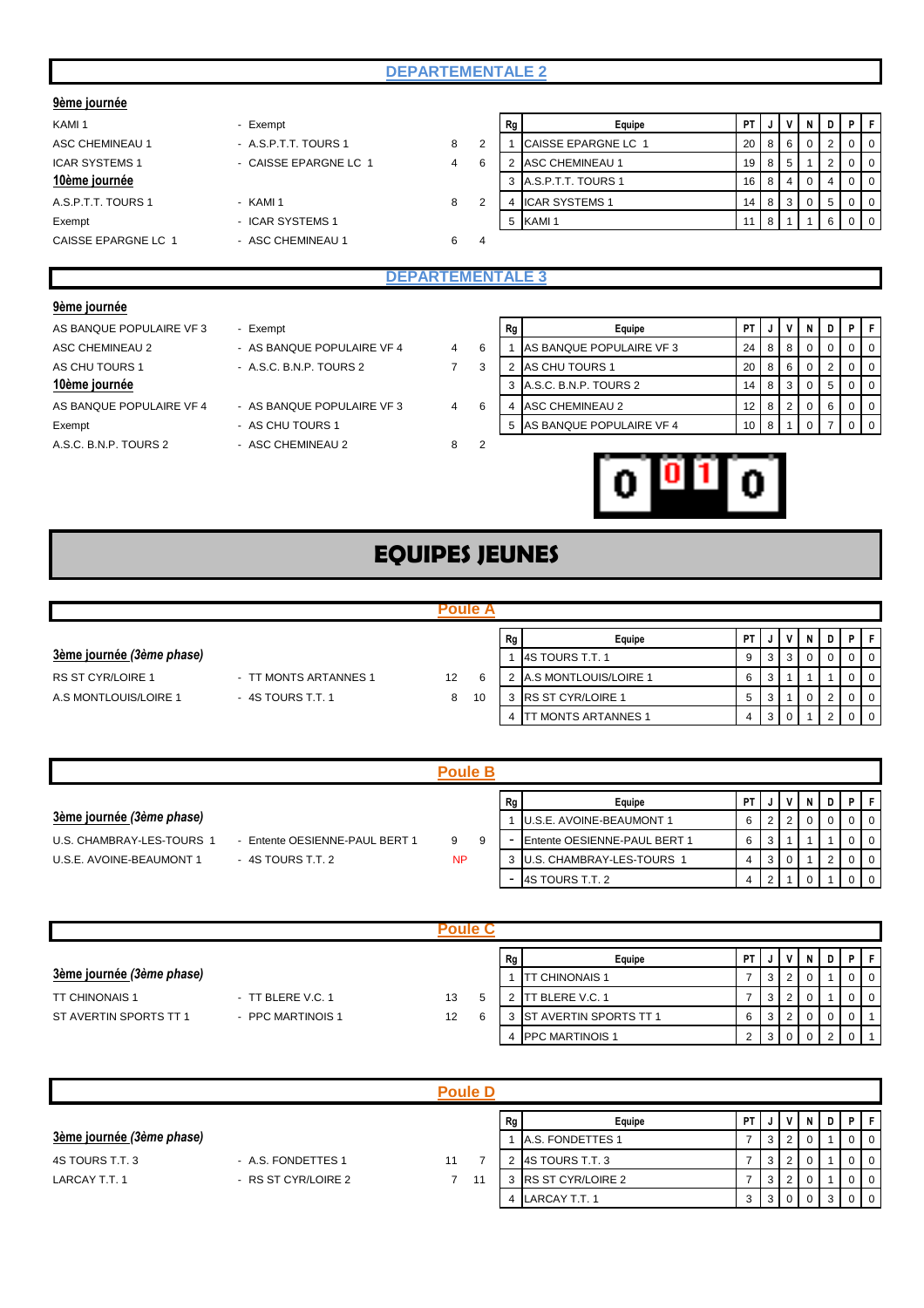|                           |                           | <b>Poule E</b> |                    |                                      |                      |                |                     |                  |                   |             |                  |
|---------------------------|---------------------------|----------------|--------------------|--------------------------------------|----------------------|----------------|---------------------|------------------|-------------------|-------------|------------------|
|                           |                           |                |                    |                                      |                      |                |                     |                  |                   |             |                  |
| 3ème journée (3ème phase) |                           |                | Rg<br>$\mathbf{1}$ | Equipe<br><b>TT CORMERY-TRUYES 1</b> | PT<br>$\overline{7}$ | J<br>3         | V<br>$\overline{2}$ | N<br>$\mathbf 0$ | D<br>$\mathbf{1}$ | P<br>0      | F<br>$\mathbf 0$ |
| TT CORMERY-TRUYES 1       | - ES VILLE AUX DAMES TT 1 | 8<br>10        | 2                  | <b>ES RIDELLOIS TT 1</b>             | $\overline{7}$       | 3              | $\sqrt{2}$          | $\mathbf 0$      | $\mathbf{1}$      | $\mathbf 0$ | $\pmb{0}$        |
| A.S MONTLOUIS/LOIRE 2     | - ES RIDELLOIS TT 1       | 8<br>10        | 3                  | A.S MONTLOUIS/LOIRE 2                | 6                    | 3              | 1                   | -1               | 1                 | 0           | $\mathbf 0$      |
|                           |                           |                | 4                  | ES VILLE AUX DAMES TT 1              | $\overline{4}$       | 3              | $\mathbf 0$         |                  | $\overline{2}$    | $\mathbf 0$ | $\mathbf 0$      |
|                           |                           |                |                    |                                      |                      |                |                     |                  |                   |             |                  |
|                           |                           | <b>Poule F</b> |                    |                                      |                      |                |                     |                  |                   |             |                  |
|                           |                           |                |                    |                                      |                      |                |                     |                  |                   |             |                  |
|                           |                           |                | Rg                 | Equipe                               | PT                   | J              | V                   | N                | D                 | P           | F                |
| 3ème journée (3ème phase) |                           |                | $\mathbf{1}$       | A.C. AMBOISE 1                       | $\overline{7}$       | 3              | $\overline{2}$      | $\Omega$         | 1                 | $\pmb{0}$   | $\mathbf 0$      |
| TT JOUE LES TOURS 1       | - TT MONTS ARTANNES 2     | <b>NP</b>      | $\overline{2}$     | <b>TT JOUE LES TOURS 1</b>           | 6                    | $\overline{2}$ | $\overline{2}$      | $\mathbf 0$      | $\mathbf 0$       | $\mathbf 0$ | $\pmb{0}$        |
| TT PARCAY MESLAY 1        | - A.C. AMBOISE 1          | F 18           | 3                  | <b>TT PARCAY MESLAY 1</b>            | 4                    | 3              | 1                   | $\mathbf 0$      | 1                 | $\pmb{0}$   | $\mathbf{1}$     |
|                           |                           |                | 4                  | <b>TT MONTS ARTANNES 2</b>           | $\overline{2}$       | 2              | 0                   | $\mathbf 0$      | $\overline{2}$    | 0           | $\mathbf 0$      |
|                           |                           |                |                    |                                      |                      |                |                     |                  |                   |             |                  |
|                           |                           | <b>Poule G</b> |                    |                                      |                      |                |                     |                  |                   |             |                  |
|                           |                           |                | Rg                 | Equipe                               | PT                   | J              | ٧                   | N                | D                 | P           | F                |
| 3ème journée (3ème phase) |                           |                | $\mathbf{1}$       | US RENAUDINE TT 1                    | 9                    | 3              | 3                   | $\mathbf 0$      | $\mathbf 0$       | $\pmb{0}$   | $\mathbf 0$      |
| TT CHINONAIS 2            | - A.S. FONDETTES 2        | 8<br>10        | $\overline{2}$     | A.S. FONDETTES 2                     | 5                    | $\mathbf{3}$   |                     | $\mathbf 0$      | $\overline{2}$    | $\mathbf 0$ | $\pmb{0}$        |
| US RENAUDINE TT 1         | - RS ST CYR/LOIRE 3       | F<br>18        | 3                  | <b>TT CHINONAIS 2</b>                | 4                    | 3              |                     | $\mathbf 0$      | 1                 | 0           | 1                |
|                           |                           |                | 4                  | RS ST CYR/LOIRE 3                    | 3                    | 3              |                     | 0                | $\mathbf 0$       | 0           | $\overline{2}$   |
|                           |                           |                |                    |                                      |                      |                |                     |                  |                   |             |                  |
|                           |                           | <b>Poule H</b> |                    |                                      |                      |                |                     |                  |                   |             |                  |
|                           |                           |                | Rg                 | Equipe                               | PT                   | J              | v                   | N                | D                 | P           | F                |
| 3ème journée (3ème phase) |                           |                | $\mathbf{1}$       | A.T.T. AZAY-SUR-CHER 1               | 9                    | 3              | 3                   | $\mathbf 0$      | $\mathbf 0$       | $\mathbf 0$ | $\mathbf 0$      |
| RS ST CYR/LOIRE 4         | - A.T.T. AZAY-SUR-CHER 2  | 18<br>0        | $\overline{2}$     | RS ST CYR/LOIRE 4                    | 6                    | 3              | $\overline{2}$      | $\mathbf 0$      | $\mathbf 0$       | 0           | $\mathbf{1}$     |
| A.T.T. AZAY-SUR-CHER 1    | - US LA RICHE TT 1        | F.<br>18       | 3                  | US LA RICHE TT 1                     | $\overline{4}$       | 3              | 1                   | $\mathbf 0$      | 1                 | 0           | $\mathbf{1}$     |
|                           |                           |                | 4                  | A.T.T. AZAY-SUR-CHER 2               | 3                    | 3              | $\Omega$            | $\Omega$         | 3                 | $\Omega$    | $\Omega$         |
|                           |                           |                |                    |                                      |                      |                |                     |                  |                   |             |                  |
|                           |                           | <b>Poule I</b> |                    |                                      |                      |                |                     |                  |                   |             |                  |
|                           |                           |                | Rg                 | Equipe                               | PT                   | J              | V                   | N                | D                 | P           | F                |
| 3ème journée (3ème phase) |                           |                |                    | ST AVERTIN SPORTS TT 2               | $\overline{7}$       | 3 <sup>1</sup> | $2 \mid$            | $\overline{0}$   | $1 \mid$          | $\mathbf 0$ | 0                |
| TT CORMERY-TRUYES 2       | - LANGEAIS-CINQ MARS 1    | F<br>18        | 2                  | <b>TT CORMERY-TRUYES 2</b>           | $\overline{7}$       | 3              | $\sqrt{2}$          | $\mathsf 0$      | $\mathbf{1}$      | $\mathsf 0$ | $\mathbf 0$      |
| ST AVERTIN SPORTS TT 2    | - TT SEMBLANCEEN 1        | F<br>18        | 3                  | <b>TT SEMBLANCEEN 1</b>              | 5                    | 3              | $\mathbf{1}$        | $\mathbf{1}$     | $\mathbf 0$       | 0           | $\mathbf{1}$     |
|                           |                           |                | 4                  | LANGEAIS-CINQ MARS 1                 | 3                    | 3              | $\mathbf 0$         | $\mathbf{1}$     | $\mathbf{1}$      | $\mathbf 0$ | $\mathbf{1}$     |
|                           |                           |                |                    |                                      |                      |                |                     |                  |                   |             |                  |
|                           |                           | Poule J        |                    |                                      |                      |                |                     |                  |                   |             |                  |
|                           |                           |                | Rg                 | Equipe                               | PT                   | J              | v                   | N                | D                 | P           | F                |
| 3ème journée (3ème phase) |                           |                | $\mathbf{1}$       | 4S TOURS T.T. 4                      | 9                    | 3              | 3                   | 0                | 0                 | 0           | $\mathbf 0$      |
| U.S. CHAMBRAY-LES-TOURS 2 | - TT MONTS ARTANNES 3     | 5<br>- 13      | $\overline{2}$     | TT MONTS ARTANNES 3                  | 5                    | $\mathbf{3}$   | $\mathbf{1}$        | $\mathbf 0$      | $\boldsymbol{2}$  | $\mathbf 0$ | $\mathbf 0$      |
| 4S TOURS T.T. 4           | - ES RIDELLOIS TT 2       | 14<br>4        | 3                  | ES RIDELLOIS TT 2                    | 5                    | 3              | 1                   | $\mathbf 0$      | $\sqrt{2}$        | 0           | $\mathsf{O}$     |
|                           |                           |                | 4                  | U.S. CHAMBRAY-LES-TOURS 2            | $\overline{4}$       | 3              | 1                   | $\mathbf 0$      | $\mathbf{1}$      | $\mathbf 0$ | $\mathbf{1}$     |
|                           |                           |                |                    |                                      |                      |                |                     |                  |                   |             |                  |

| Poule K                   |                        |    |   |    |                             |           |   |   |  |   |  |           |
|---------------------------|------------------------|----|---|----|-----------------------------|-----------|---|---|--|---|--|-----------|
|                           |                        |    |   | Rg | Equipe                      | <b>PT</b> |   | v |  | υ |  |           |
| 3ème journée (3ème phase) |                        |    |   |    | <b>TT JOUE LES TOURS 2</b>  | 9         | з | 3 |  |   |  | I 0       |
| TT JOUE LES TOURS 2       | - AS SAVONNIERES 1     | 10 | 8 | 2  | AS SAVONNIERES 1            |           | 3 | 2 |  |   |  | <b>10</b> |
| LARCAY T.T. 2             | - CS LA MEMBROLLE TT 1 | 9  | 9 | 3  | <b>CS LA MEMBROLLE TT 1</b> | 4         | 3 |   |  |   |  | ΙO        |
|                           |                        |    |   |    | 4 LARCAY T.T. 2             | 4         | 3 |   |  |   |  |           |
|                           |                        |    |   |    |                             |           |   |   |  |   |  |           |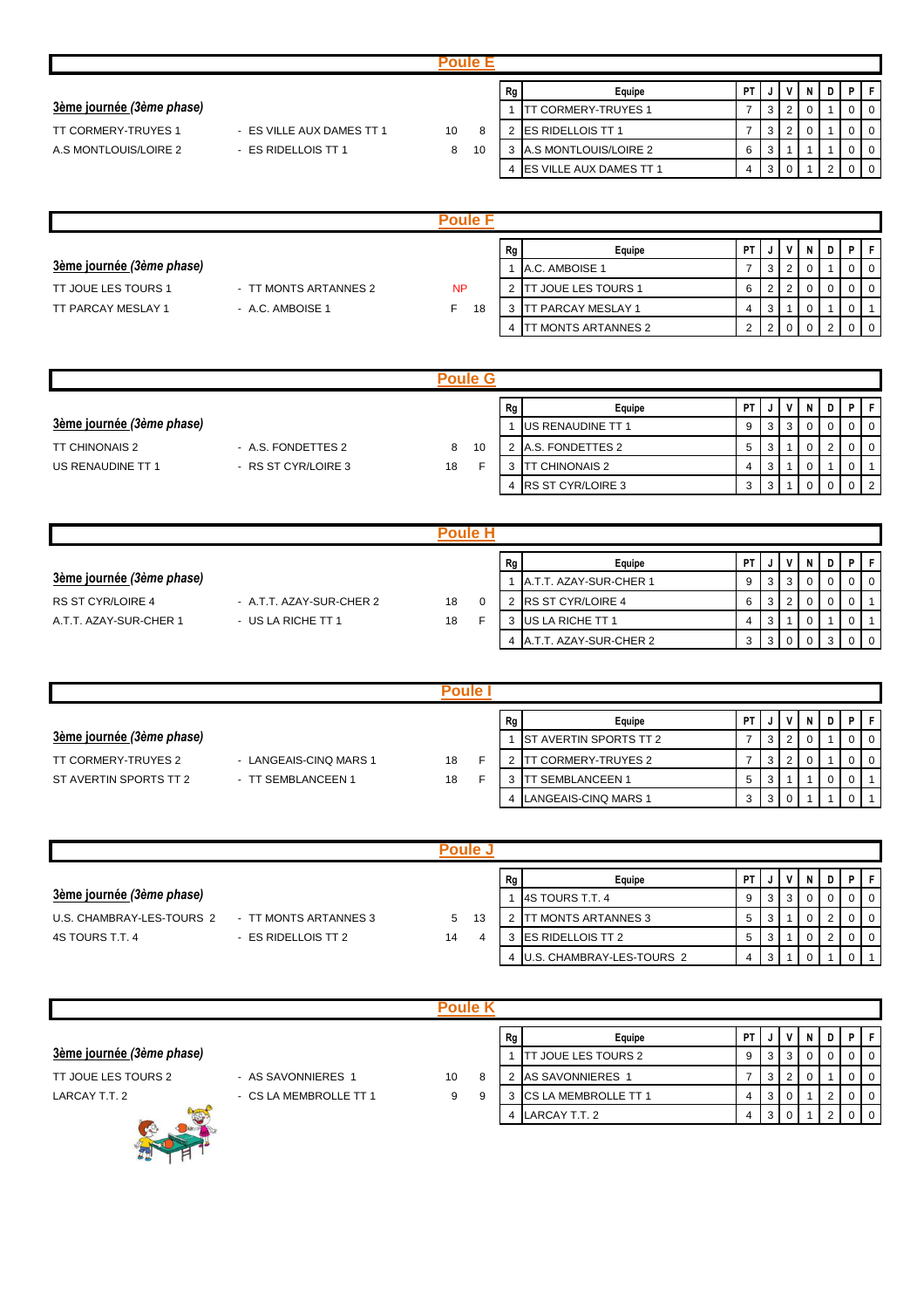| Poule                     |                     |    |    |    |                              |           |  |   |   |  |  |     |
|---------------------------|---------------------|----|----|----|------------------------------|-----------|--|---|---|--|--|-----|
|                           |                     |    |    | Rg | Equipe                       | <b>PT</b> |  |   | N |  |  |     |
| 3ème journée (3ème phase) |                     |    |    |    | <b>RS ST CYR/LOIRE 6</b>     |           |  | 3 |   |  |  | - 0 |
| RS ST CYR/LOIRE 6         | - 4S TOURS T.T. 5   | 10 |    |    | 4S TOURS T.T. 5              |           |  |   |   |  |  | - 0 |
| A.S MONTLOUIS/LOIRE 3     | - RS ST CYR/LOIRE 5 | 5  | 13 |    | <b>RS ST CYR/LOIRE 5</b>     | 5         |  |   |   |  |  |     |
|                           |                     |    |    |    | <b>A.S MONTLOUIS/LOIRE 3</b> |           |  |   |   |  |  |     |

| 'OUIA                     |                           |    |    |    |                                |           |   |  |  |   |   |              |
|---------------------------|---------------------------|----|----|----|--------------------------------|-----------|---|--|--|---|---|--------------|
|                           |                           |    |    | Rg | Equipe                         | <b>PT</b> |   |  |  | D | D |              |
| 3ème journée (3ème phase) |                           |    |    |    | A.C. AMBOISE 2                 | 8         | 3 |  |  |   |   | $\mathbf{0}$ |
| TT JOUE LES TOURS 3       | - ES VILLE AUX DAMES TT 2 | 12 |    |    | JOUE LES TOURS 3               |           | 3 |  |  |   |   | $\mathbf{0}$ |
| AS SAVONNIERES 2          | - A.C. AMBOISE 2          | 6  | 12 |    | <b>ES VILLE AUX DAMES TT 2</b> | 6         | 3 |  |  |   |   |              |
|                           |                           |    |    | 4  | AS SAVONNIERES 2               |           | 3 |  |  |   |   |              |

| oule                      |                        |   |    |    |                             |           |   |              |   |   |   |  |
|---------------------------|------------------------|---|----|----|-----------------------------|-----------|---|--------------|---|---|---|--|
|                           |                        |   |    | Rg | Equipe                      | <b>PT</b> |   | $\mathsf{v}$ | N | D | D |  |
| 3ème journée (3ème phase) |                        |   |    |    | <b>ITT JOUE LES TOURS 4</b> |           | 3 |              |   |   |   |  |
| TT JOUE LES TOURS 4       | - LANGEAIS-CINQ MARS 2 | 5 | 13 |    | LANGEAIS-CINQ MARS 2        |           | 3 |              |   |   |   |  |
| LARCAY T.T. 3             | - TTC du LOCHOIS 1     | 2 | 16 |    | TTC du LOCHOIS 1            |           | 3 |              |   |   |   |  |
|                           |                        |   |    | 4  | LARCAY T.T. 3               | 3         | 3 |              |   |   |   |  |

| Poule C                   |                           |    |   |    |                                |           |   |                |     |  |   |                |
|---------------------------|---------------------------|----|---|----|--------------------------------|-----------|---|----------------|-----|--|---|----------------|
|                           |                           |    |   | Rg | Equipe                         | <b>PT</b> |   | v              | N I |  | D |                |
| 3ème journée (3ème phase) |                           |    |   |    | <b>ES VILLE AUX DAMES TT 3</b> |           | 3 | 2 <sub>1</sub> |     |  |   | $\overline{0}$ |
| ASTT CHEMILLE/DEME 1      | - ES VILLE AUX DAMES TT 3 | 10 | 8 |    | <b>ASTT CHEMILLE/DEME 1</b>    |           | 3 | 2              |     |  |   | $\Omega$       |
| <b>TT CASTELVALERIE 1</b> | - LARCAY T.T. 4           | 12 | 4 |    | <b>TT CASTELVALERIE 1</b>      |           |   | 2              |     |  |   | $\Omega$       |
|                           |                           |    |   |    | 4 LARCAY T.T. 4                | 3         | 3 | $\mathbf{0}$   |     |  |   |                |
|                           |                           |    |   |    |                                |           |   |                |     |  |   |                |